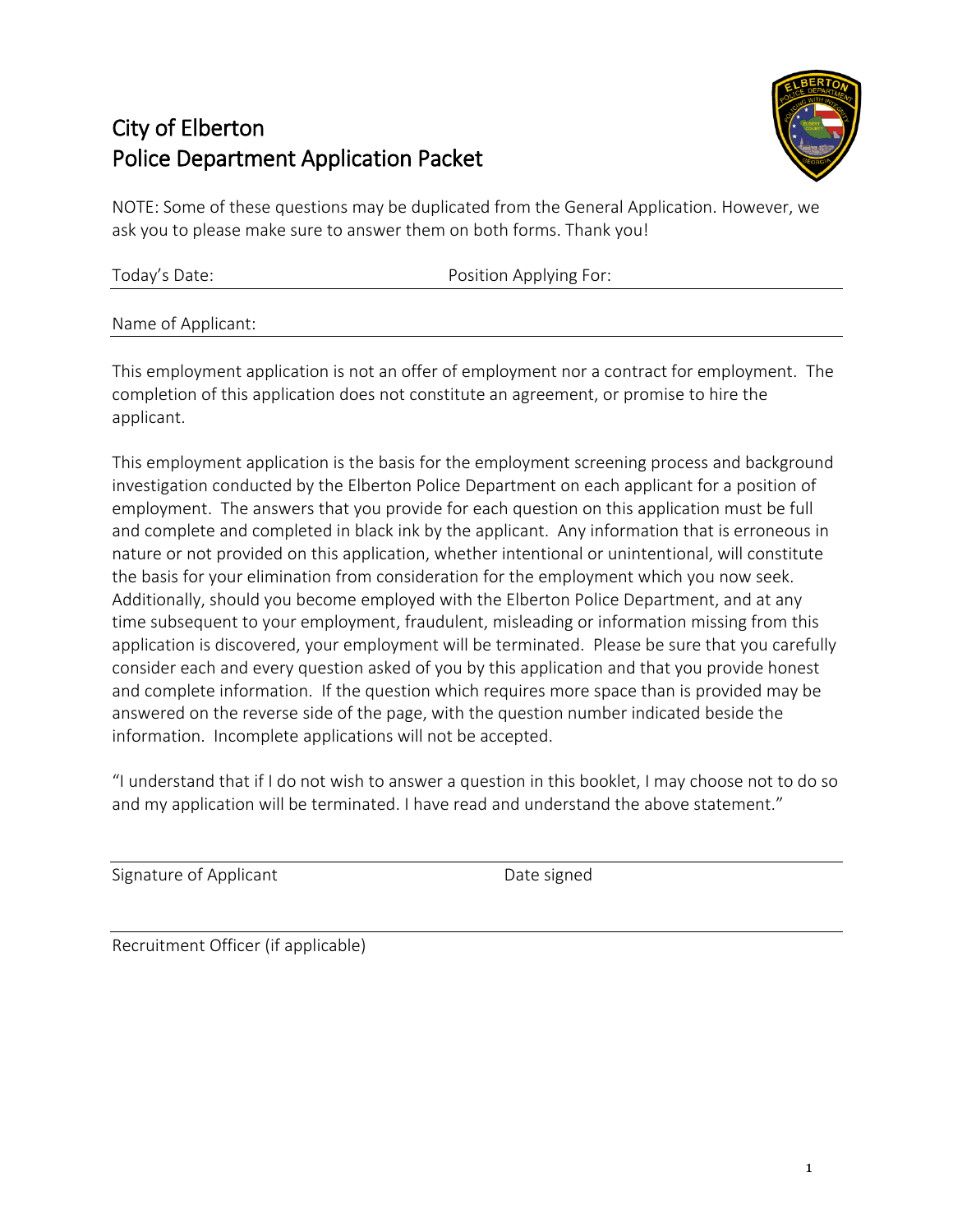# *City of Elberton Police Department Personal History Statement*

| Applicant Name         |                                    |                                                         |                          |                               |  |
|------------------------|------------------------------------|---------------------------------------------------------|--------------------------|-------------------------------|--|
|                        | Last                               |                                                         | First                    | Middle                        |  |
| Other Names Used       |                                    |                                                         | (Maiden Name, Nicknames) |                               |  |
| Date of Birth          |                                    |                                                         |                          | Place of Birth (city & state) |  |
| Weight                 | Height                             | Eye Color                                               |                          | Hair Color                    |  |
| <b>Present Address</b> |                                    |                                                         |                          |                               |  |
|                        | Phone Numbers (include area code): |                                                         |                          |                               |  |
| Work                   |                                    |                                                         | Home                     |                               |  |
| Pager                  |                                    |                                                         | Mobile                   |                               |  |
|                        |                                    | List all residences during the past fifteen (15) years. |                          |                               |  |
|                        | <b>Street Address of Residence</b> | City/State                                              |                          | Dates From/To                 |  |
|                        |                                    |                                                         |                          |                               |  |
|                        |                                    |                                                         |                          |                               |  |
|                        |                                    |                                                         |                          |                               |  |
|                        |                                    |                                                         |                          |                               |  |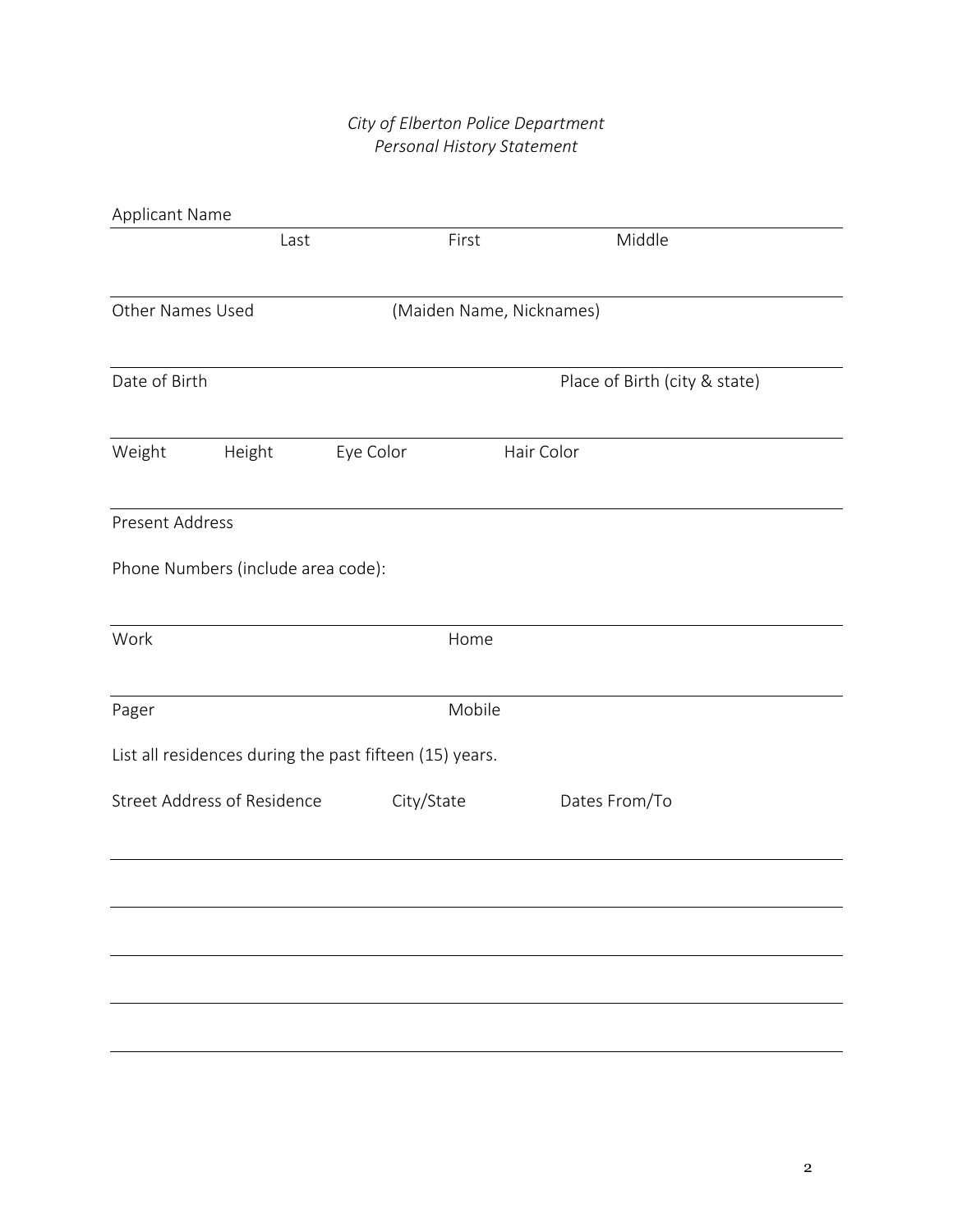# *City of Elberton Police Department Personal History Statement (continued)*

| Marital Status: (check one):                                |                     |            |                                                                                                |
|-------------------------------------------------------------|---------------------|------------|------------------------------------------------------------------------------------------------|
| $\Box$ Single $\Box$ Married                                | $\square$ Separated |            | $\Box$ Divorced $\Box$ Spouse Deceased                                                         |
| Present Spouse Information:                                 |                     |            |                                                                                                |
|                                                             |                     |            |                                                                                                |
| Name<br>First                                               | Middle              | Last       | Maiden                                                                                         |
|                                                             |                     |            |                                                                                                |
| Date of Birth                                               |                     |            | City and State Place of Birth                                                                  |
|                                                             |                     |            |                                                                                                |
| Date of Marriage                                            |                     |            | County and State of Marriage                                                                   |
|                                                             |                     |            |                                                                                                |
| Employer                                                    |                     | Occupation |                                                                                                |
|                                                             |                     |            | List below every child born to you, adopted by you and any step children or children supported |
| by you:                                                     |                     |            |                                                                                                |
| Name                                                        | Age                 |            | Where Resides                                                                                  |
|                                                             |                     |            |                                                                                                |
|                                                             |                     |            |                                                                                                |
|                                                             |                     |            |                                                                                                |
|                                                             |                     |            |                                                                                                |
| Previous Marriage Information:                              |                     |            |                                                                                                |
|                                                             |                     |            |                                                                                                |
| Ex-Spouse's Name                                            |                     |            |                                                                                                |
|                                                             |                     |            |                                                                                                |
| Cause for no longer being married (divorced, deceased, etc) |                     |            |                                                                                                |
|                                                             |                     |            |                                                                                                |
| Ex-Spouse's Name                                            |                     |            |                                                                                                |
|                                                             |                     |            |                                                                                                |

Cause for no longer being married (divorced, deceased, etc)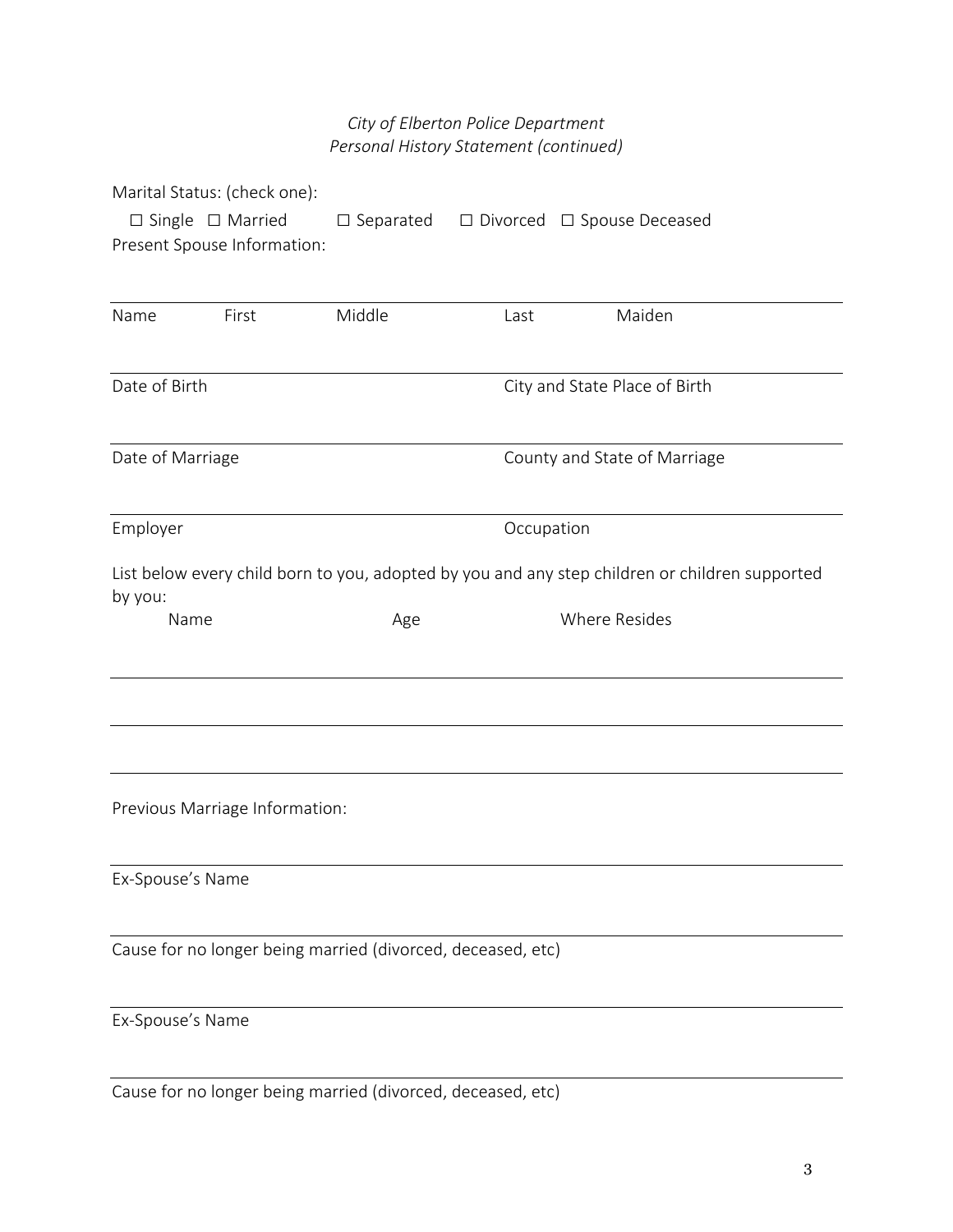# *City of Elberton Police Department Personal History Statement (continued)*

 List four (4) individuals who have knowledge of you and your qualifications, exclude relatives and former employers:

|                | Name                                                                             | Address           |       | Phone Number                                                                             |  |
|----------------|----------------------------------------------------------------------------------|-------------------|-------|------------------------------------------------------------------------------------------|--|
| $\mathbf{1}$   |                                                                                  |                   |       |                                                                                          |  |
| $\overline{2}$ |                                                                                  |                   |       |                                                                                          |  |
| $\mathsf{3}$   |                                                                                  |                   |       |                                                                                          |  |
| 4              |                                                                                  |                   |       |                                                                                          |  |
|                | Do you have a current Georgia Drivers License? □ Yes □ No (explain)              |                   |       |                                                                                          |  |
|                | Current Drivers License Number                                                   | State             |       | <b>Expiration Date</b>                                                                   |  |
|                | List any past Driver's License information:<br>License Number                    |                   | State |                                                                                          |  |
|                |                                                                                  |                   |       |                                                                                          |  |
|                |                                                                                  |                   |       | Have you ever had a Driver's License suspended, revoked or refused? □ No □ Yes (explain) |  |
|                | List all traffic citations within the last seven (7) years:<br>Type of Violation | City/County/State |       | Date                                                                                     |  |
|                |                                                                                  |                   |       |                                                                                          |  |
|                |                                                                                  |                   |       |                                                                                          |  |
|                |                                                                                  |                   |       |                                                                                          |  |
|                |                                                                                  |                   |       |                                                                                          |  |

● Do you have liability insurance at the present time? □ Yes □ No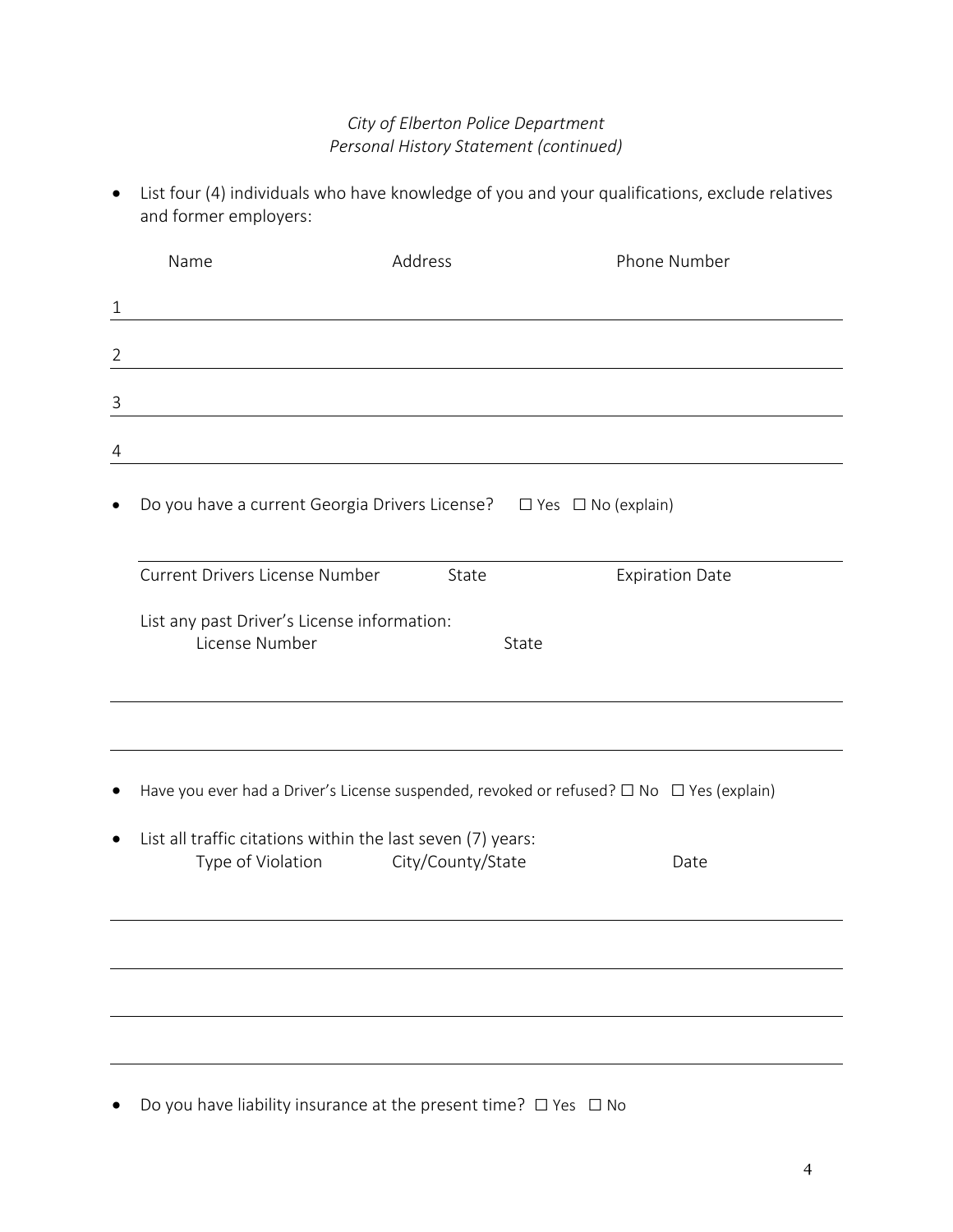## *City of Elberton Police Department Employment History*

- How did you find out about this position?
- Have you ever been reprimanded for misconduct or not doing your job?  $\Box$  No  $\Box$  Yes (explain)
- Have you ever been reprimanded for being late or for being absent? □ No □ Yes (explain)
- Please list all jobs you have had in the past fifteen (15) years including Military Service. (List the most current employer first)

| Name of Employer       |                      |    |
|------------------------|----------------------|----|
| Dates of Employment    | From                 | To |
| Job Title              | Supervisor           |    |
| Address                |                      |    |
| Phone                  | Reason for Leaving   |    |
| <b>Starting Salary</b> | <b>Ending Salary</b> |    |
| Name of Employer       |                      |    |
| Dates of Employment    | From                 | To |
| Job Title              | Supervisor           |    |
| Address                |                      |    |
| Phone                  | Reason for Leaving   |    |
| <b>Starting Salary</b> | <b>Ending Salary</b> |    |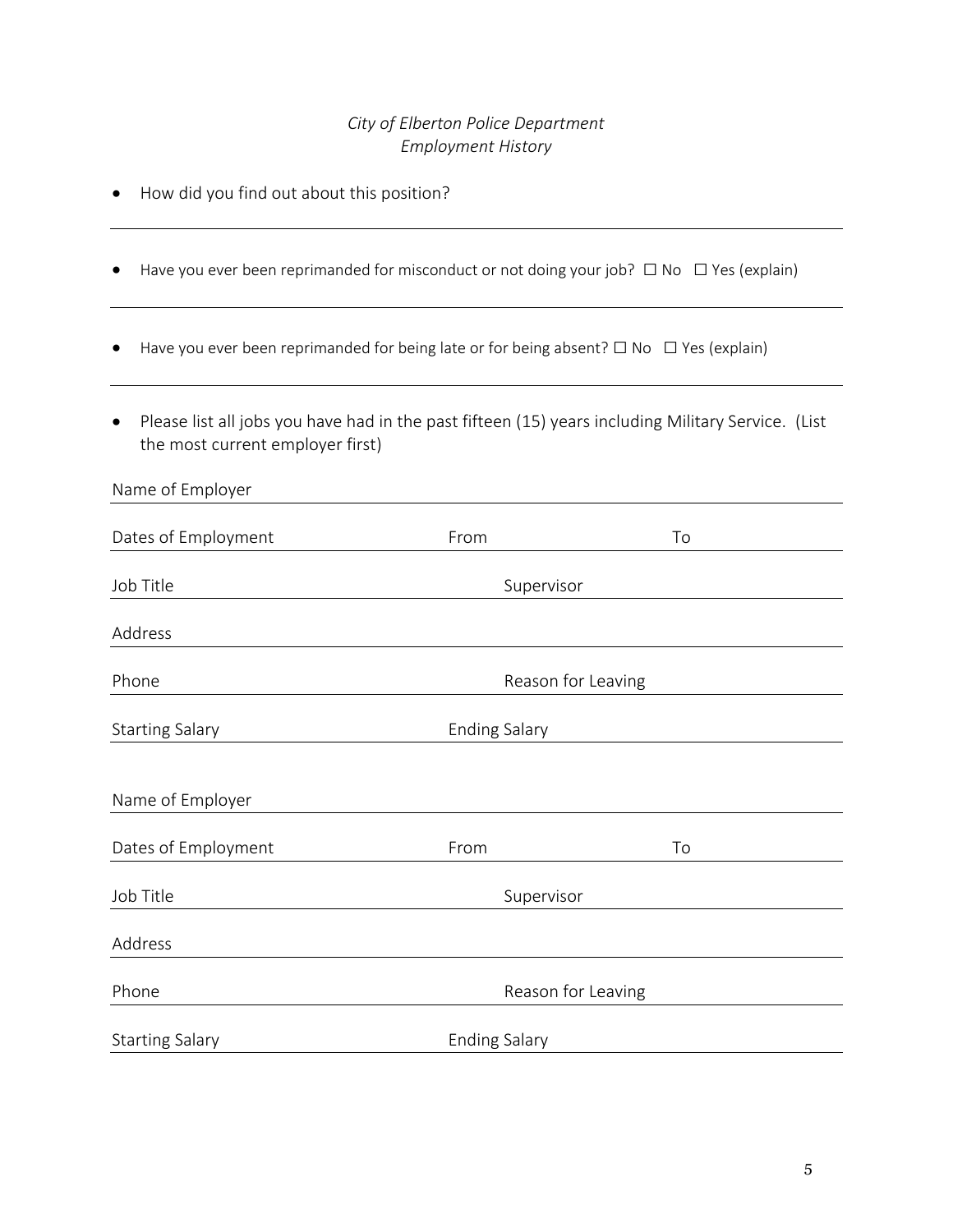# *City of Elberton Police Department Employment History (continued)*

| Name of Employer       |                      |    |
|------------------------|----------------------|----|
| Dates of Employment    | From                 | To |
| Job Title              | Supervisor           |    |
| Address                |                      |    |
| Phone                  | Reason for Leaving   |    |
| <b>Starting Salary</b> | <b>Ending Salary</b> |    |
|                        |                      |    |
| Name of Employer       |                      |    |
| Dates of Employment    | From                 | To |
| Job Title              | Supervisor           |    |
| Address                |                      |    |
| Phone                  | Reason for Leaving   |    |
| <b>Starting Salary</b> | <b>Ending Salary</b> |    |
|                        |                      |    |
| Name of Employer       |                      |    |
| Dates of Employment    | From                 | To |
| Job Title              | Supervisor           |    |
| Address                |                      |    |
| Phone                  | Reason for Leaving   |    |
| <b>Starting Salary</b> | <b>Ending Salary</b> |    |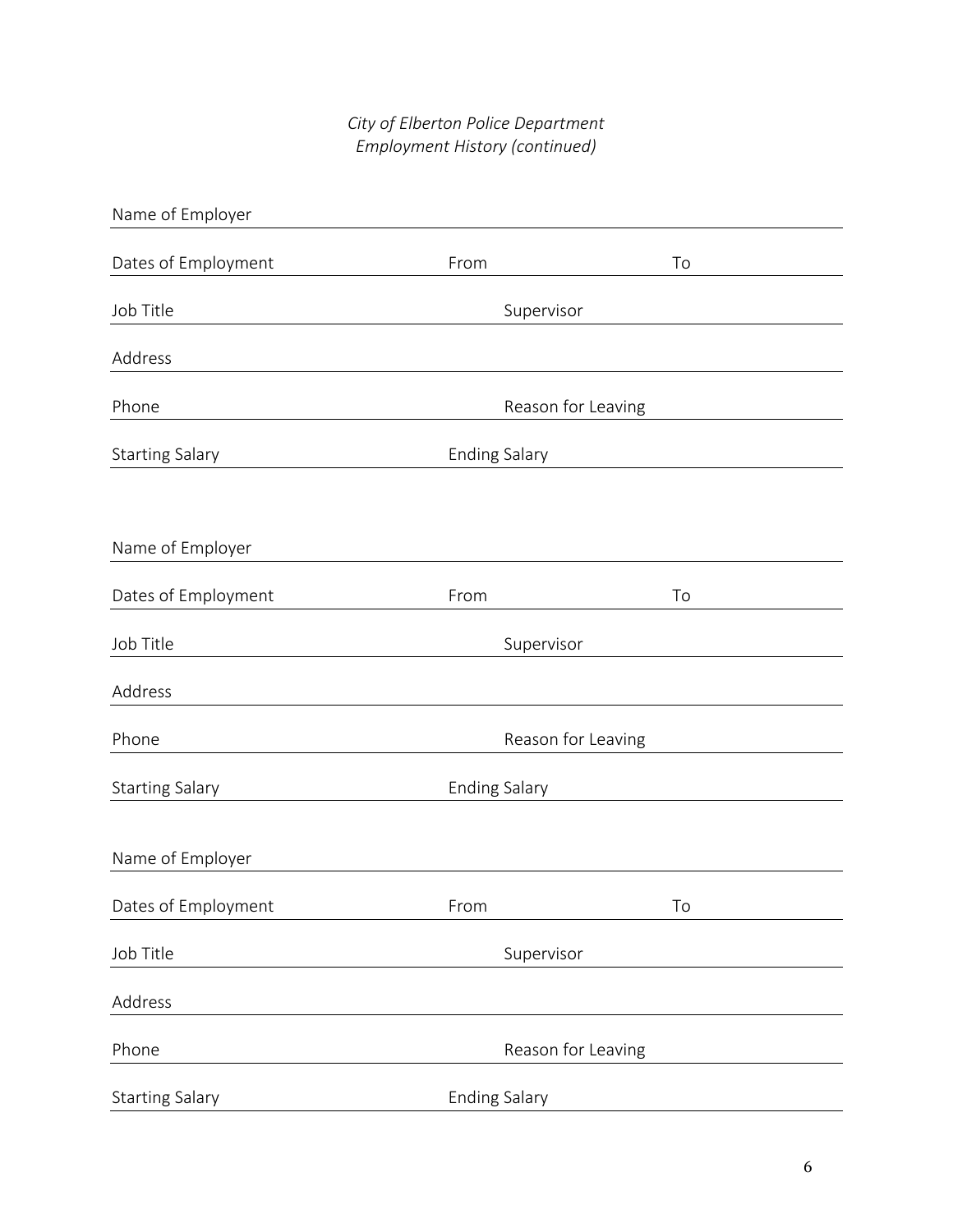## *City of Elberton Police Department Employment History (continued)*

\_\_\_\_\_\_\_\_\_\_\_\_\_\_\_\_\_\_\_\_\_\_\_\_\_\_\_\_\_\_\_\_\_\_\_\_\_\_\_\_\_\_\_\_\_\_\_\_\_\_\_\_\_\_\_\_\_\_\_\_\_\_\_\_\_\_\_\_\_\_\_\_\_\_\_\_\_\_\_\_\_\_

- May we contact your present employer? □ Yes □ No (explain)
- Have you ever been fired and/or asked to resign from any place of employment?  $\square$  No  $\square$  Yes (explain)
- Have you ever served in the United States Military? □ No □ Yes (explain)

| <b>Branch</b>     |      | Service Number |
|-------------------|------|----------------|
| Dates             | From | To Duties      |
| Type of Discharge |      |                |

- Were you ever court-martialed, tried on charges, or the subject of company punishment, or any other disciplinary action while a member of the Armed Forces?  $\Box$  No  $\Box$  Yes (explain)
- Are you currently a member of the National Guard or any reserve unit? □ No □ Yes (provide information below):

| Unit name and location             |  |
|------------------------------------|--|
| Name of Commanding Officer         |  |
| Phone Number to Commanding Officer |  |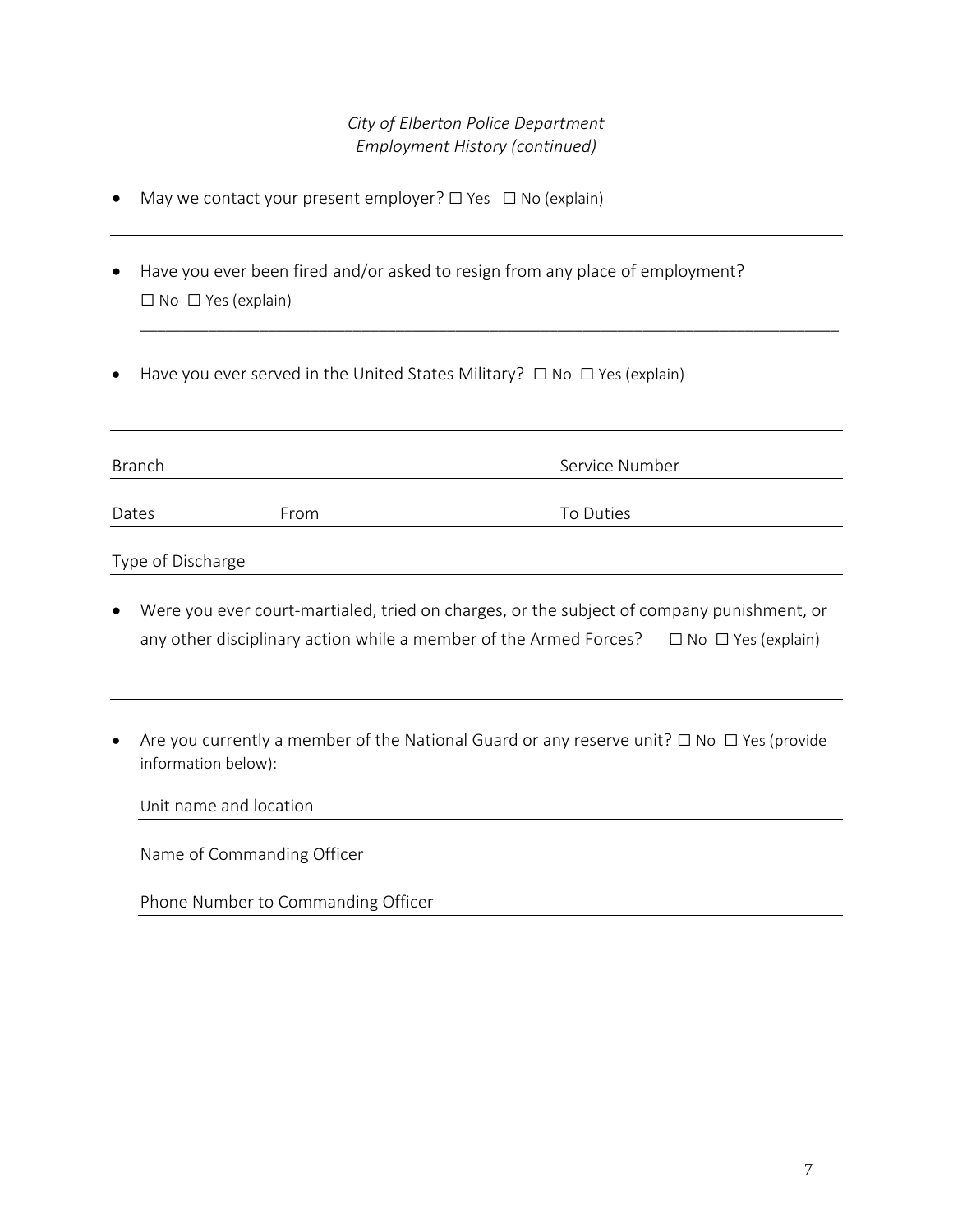# *City of Elberton Police Department Criminal Activity*

- Have you ever been detained, arrested, or convicted for any criminal offense? (Include juvenile offenses)  $\Box$  No  $\Box$  Yes (specify below) Date Charge Agency Circumstances
- Has any member of your family ever been arrested for or convicted of a felony crime?  $\Box$  No □ Yes (explain)
- Do you have gambling debts? □ No □ Yes (explain)
- Have you ever committed or been involved in a serious or undetected crime?  $\Box$  No  $\Box$  Yes *(NOTE: the last page of this application denotes those offenses in the Georgia Criminal code which we consider serious offenses. Please read this list prior to responding.)*
- Have you ever been placed on probation or parole?  $\Box$  No  $\Box$  Yes (explain)
- Have you ever illegally sold, possessed, or delivered illegal drugs or marijuana?  $\Box$  No  $\Box$  Yes
- Have you ever tried or used marijuana illegally?  $\Box$  No  $\Box$  Yes (specify what circumstances)
- Do you drink alcoholic beverages? □ No □ Yes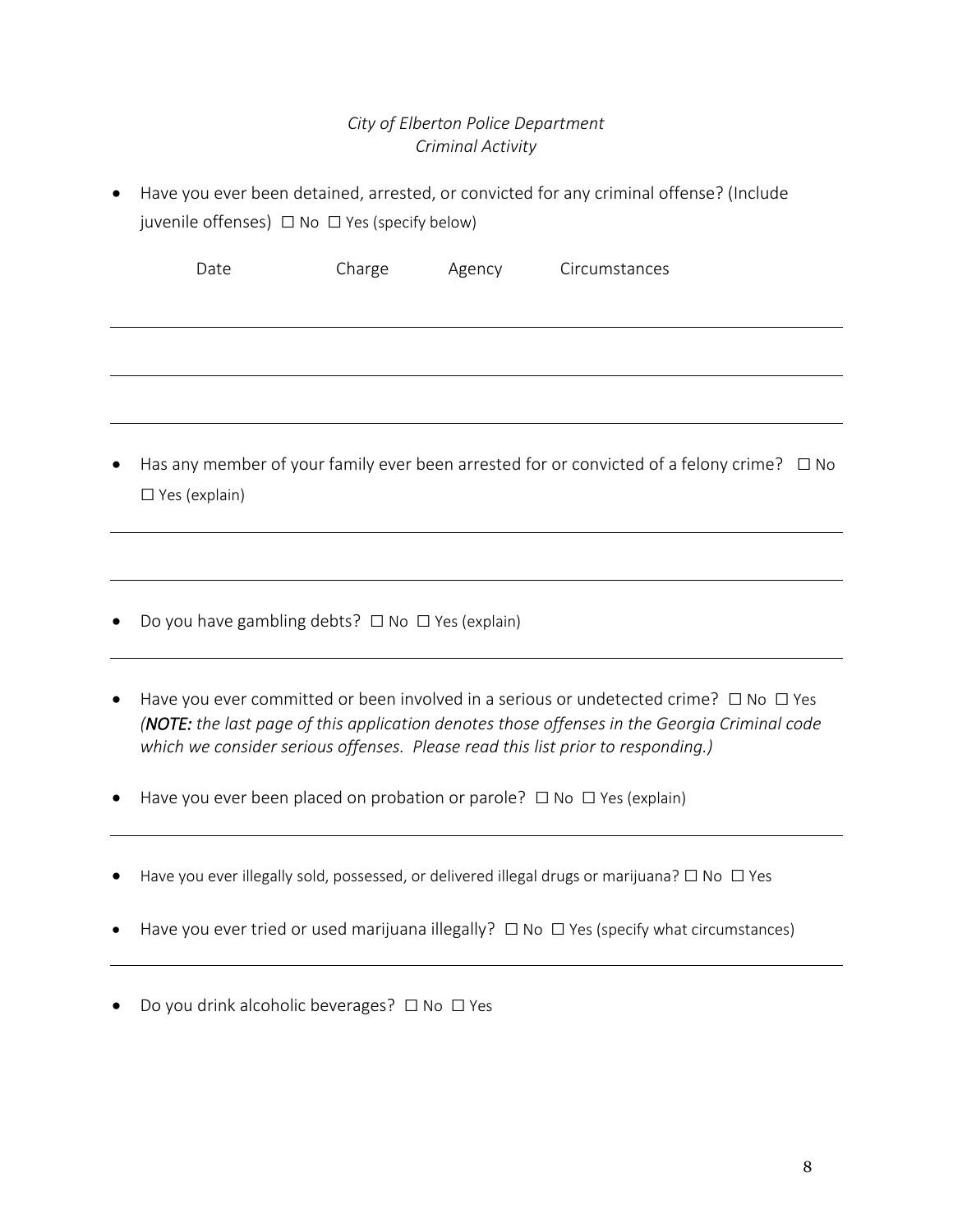### *City of Elberton Police Department Financial*

*NOTE: Exclude all debts incurred as a result of a disability.*

- Have you ever declared bankruptcy? □ No □ Yes
- Have you filed for Bankruptcy Chapter 7, Chapter 11, or Chapter 13? □ No □ Yes (explain)
- Please list monthly payments, to include housing, utilities, all creditors, etc., *(use the reverse side of this page if necessary)*

| Name of Firm | Monthly Payment | Balance |
|--------------|-----------------|---------|
|              |                 |         |
|              |                 |         |
|              |                 |         |
|              |                 |         |
|              |                 |         |
|              |                 |         |

- Have any of your bills ever been turned over to a collection agency or have you ever had anything repossessed?  $\Box$  No  $\Box$  Yes (explain)
- Are you currently delinquent on any creditors? □ No □ Yes (explain)
- Are you presently under any court order to make payments to any person(s), companies, etc.? □ No □ Yes (list)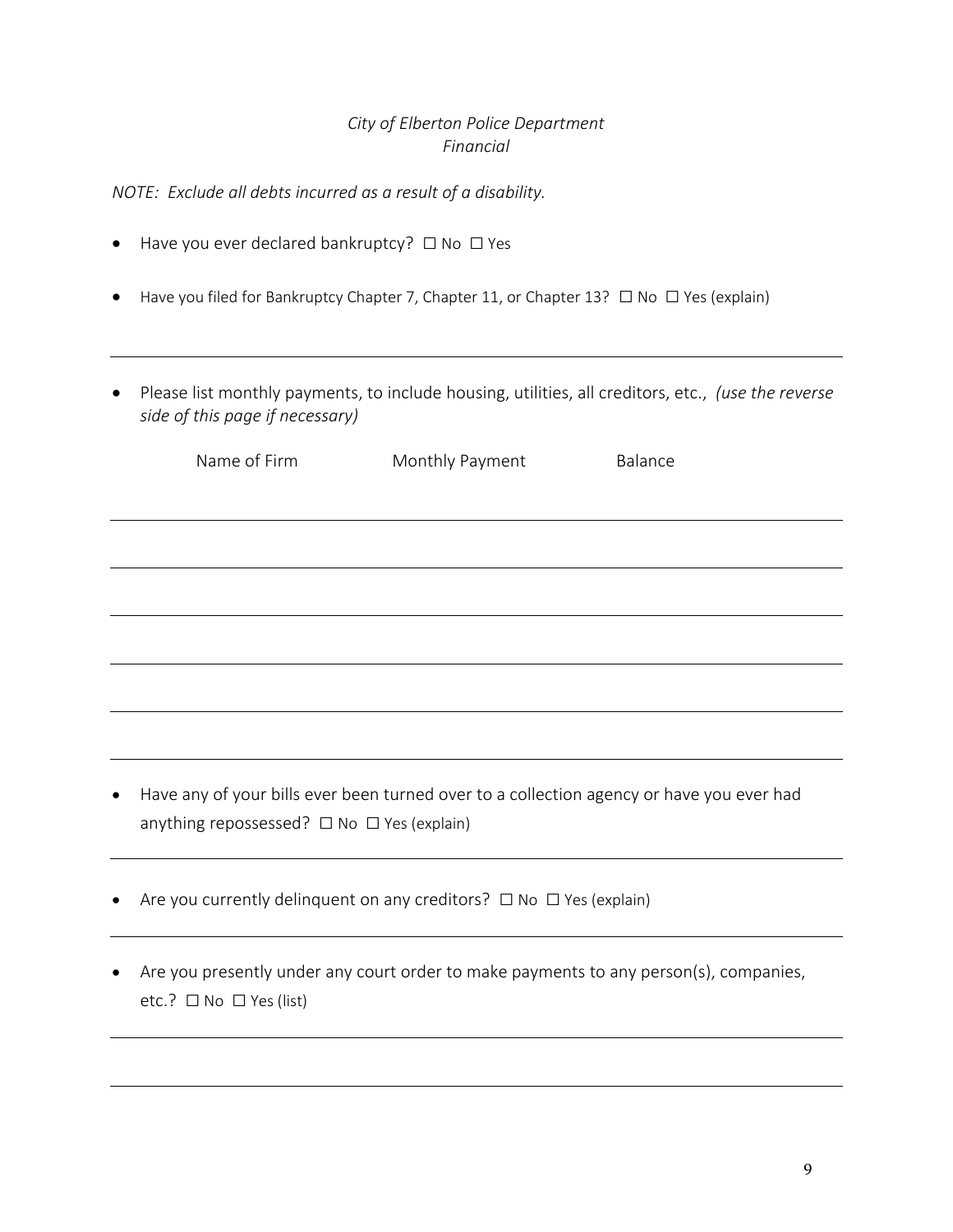# *City of Elberton Police Department Record of Education*

List the name and address of the schools attended:

| <b>MIDDLE SCHOOL</b>   |      |    |  |  |
|------------------------|------|----|--|--|
| Name                   |      |    |  |  |
| Address                |      |    |  |  |
| Dates Attended         | from | to |  |  |
| <b>HIGH SCHOOL</b>     |      |    |  |  |
| Name                   |      |    |  |  |
| Address                |      |    |  |  |
| Course of study        |      |    |  |  |
| Dates Attended         | from | to |  |  |
| <b>OTHER</b> (Specify) |      |    |  |  |
| Name                   |      |    |  |  |
| Address                |      |    |  |  |
| Course of study        |      |    |  |  |
| Dates Attended         | from | to |  |  |
| <b>COLLEGE</b>         |      |    |  |  |
| Name                   |      |    |  |  |
| Address                |      |    |  |  |
| Course of study        |      |    |  |  |
| Dates Attended         | from | to |  |  |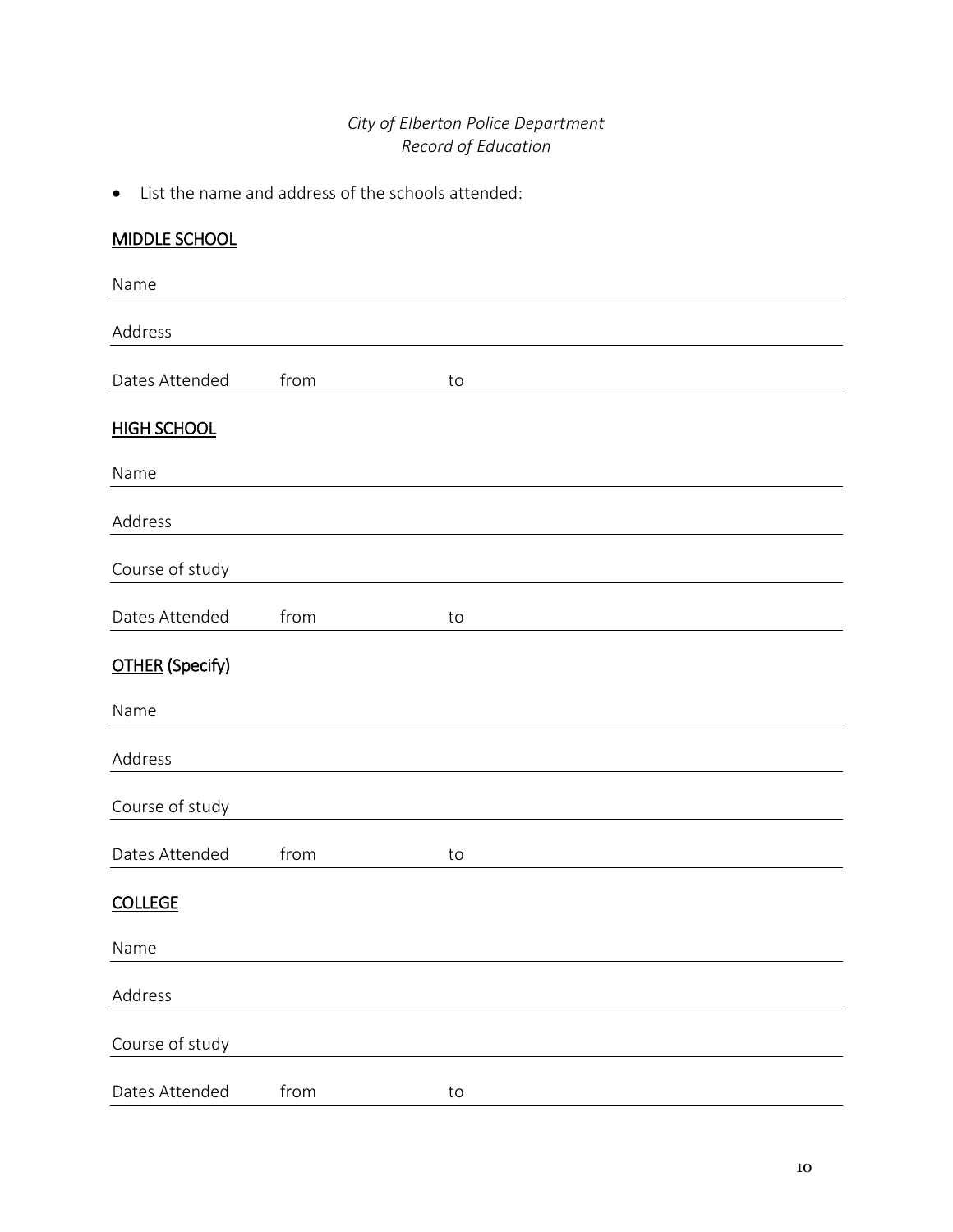# *City of Elberton Police Department Other*

- Have you applied for a permit to carry a concealed weapon?  $\Box$  No  $\Box$  Yes (specify) Where When Why
- Do you have any specialized skills that may be beneficial to this department? (photography, developing, computers, firearms, etc) □ No □ Yes (explain)
- Do you know any law enforcement officer that is currently employed with the Elberton Police Department? □ No □ Yes (state names)
- You have been provided a copy of the job description listing the essential functions of the position for which you have applied?  $\square$  No  $\square$  Yes (review the job description and answer the following questions). Are you able to perform each of the essential functions listed for each position for which you have applied?  $\Box$  Yes  $\Box$  No (specify the functions you are unable to perform and explain why you are unable to perform them)

- Are you of legal age to work as a police officer? □ No □ Yes (at least 18 years of age)
- If your application is considered favorably, on what date will you be available for work?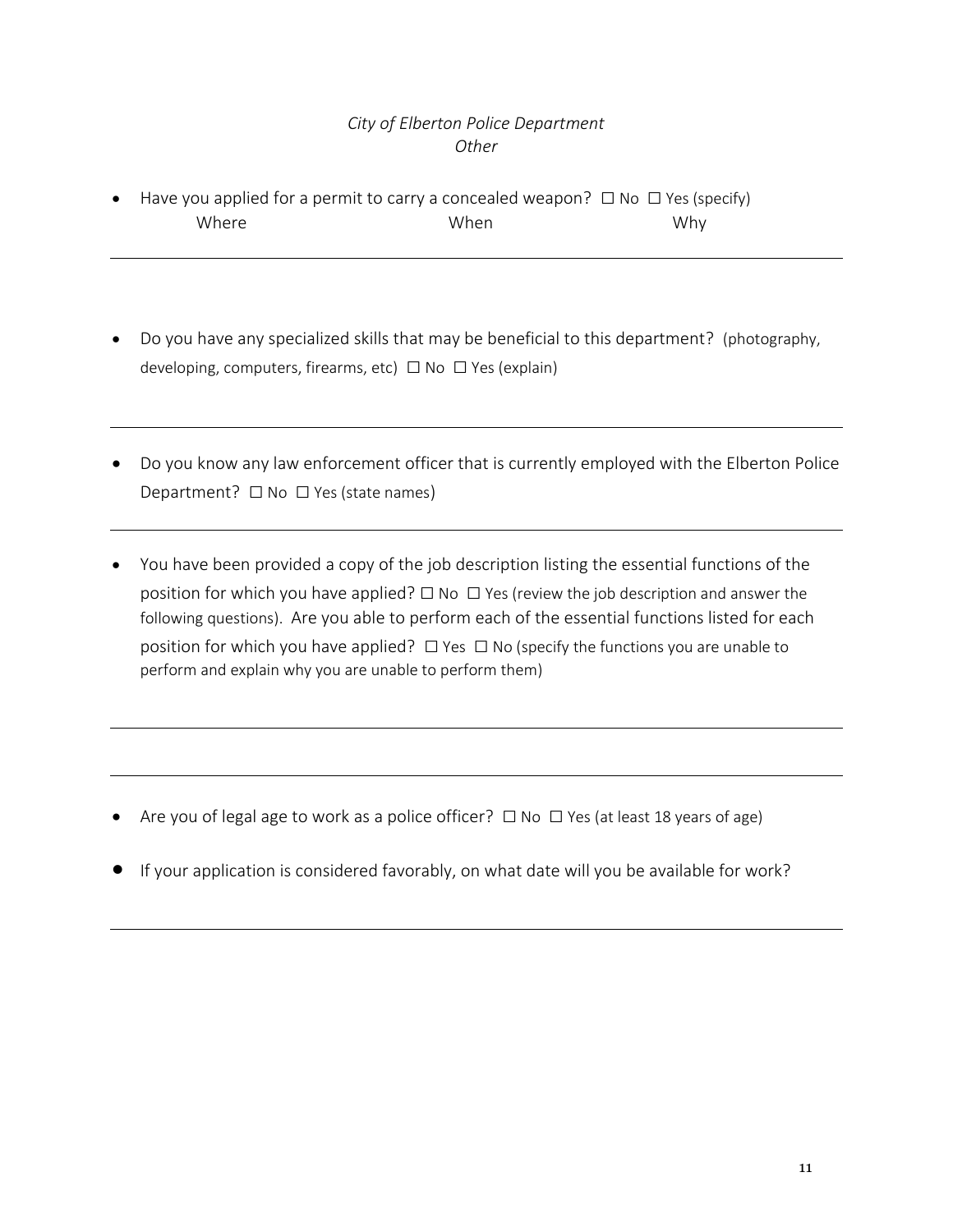# City of Elberton Police Department Other (continued)

 Do you have any applications now pending with any other law enforcement agency?  $\square$  No  $\square$  Yes (which agencies)

\_\_\_\_\_\_\_\_\_\_\_\_\_\_\_\_\_\_\_\_\_\_\_\_\_\_\_\_\_\_\_\_\_\_\_\_\_\_\_\_\_\_\_\_\_\_\_\_\_\_\_\_\_\_\_\_\_\_\_\_\_\_\_\_\_\_

- Are you willing to withdraw your pending applications in writing, from those agencies and supply us with a copy of the letter of withdrawal?  $\square$  No  $\square$  Yes
- Do you understand that you will be required to conform to a strict dress code which does include such items as hair length, facial hair, and personal hygiene? $\Box$  No  $\Box$  Yes
- If offered a position, are you willing to conform to the dress code?  $\Box$  No  $\Box$  Yes
- Do you understand that this position will require you to wear a uniform? $\Box$  No  $\Box$  Yes
- If offered a position, are you willing to wear a uniform?  $\Box$  No  $\Box$  Yes
- Do you understand that law enforcement is a 24 hour per day, 7 days a week vocation and you may be working any shift (and subject to rotation), nights, weekends or holidays? □ No □ Yes
- If offered a position, are you willing to work any schedule?  $\Box$  No  $\Box$  Yes
- Do you understand that this position will require you to work overtime on short notice? □ No □ Yes
- If offered a position, are you willing to work overtime on short notice?  $\Box$  No  $\Box$  Yes
- Are you aware that if hired, you will be required to affirm that you live within a radius of 30 miles of the Elberton Police Department located on Elbert Street?  $\Box$  No  $\Box$  Yes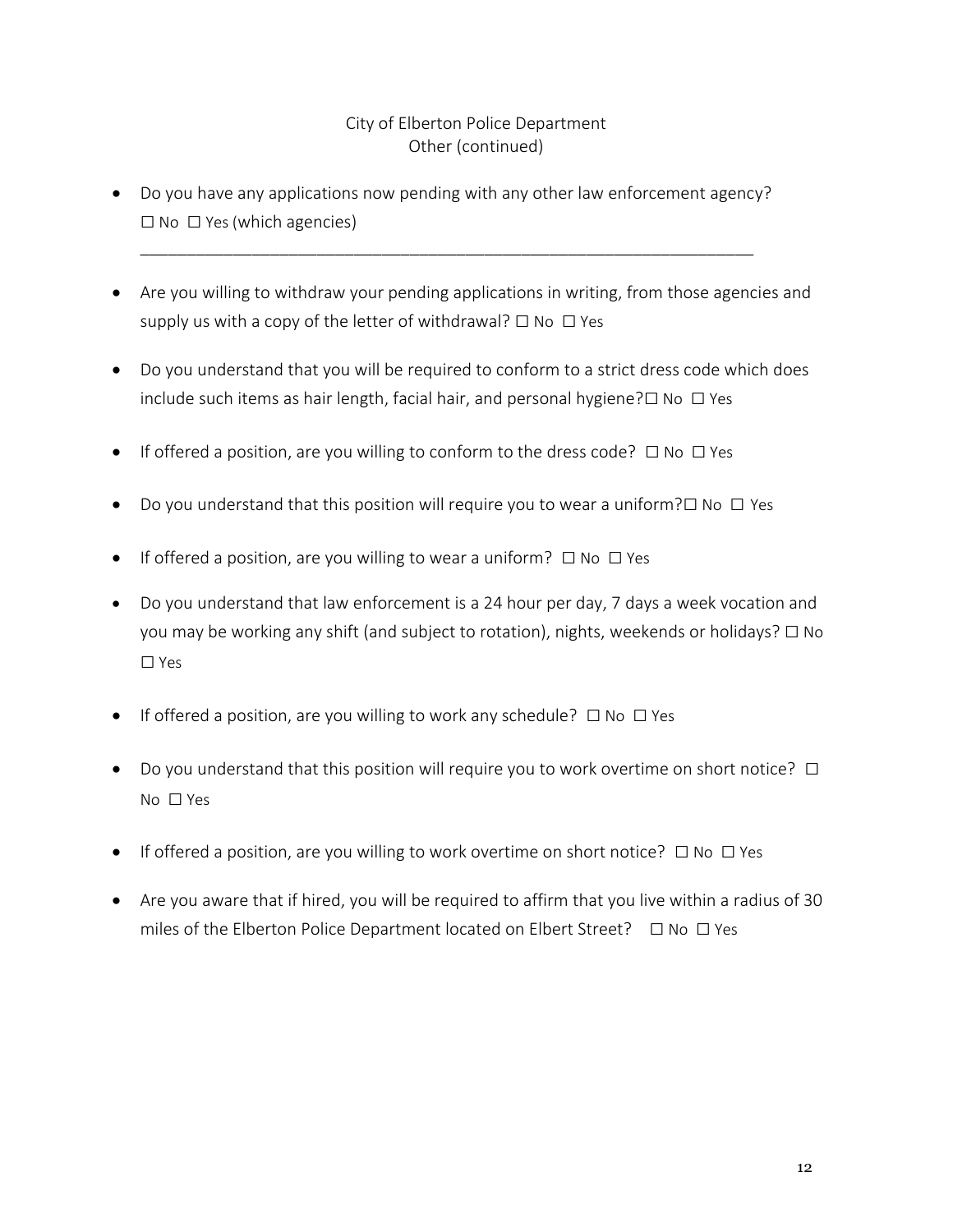# *City of Elberton Police Department Law Enforcement Employment History*

### Notice: Complete this section only if you are currently or have been a certified peace officer. This does not include private security employment.

• Are you currently a certified peace officer?  $□$  No  $□$  Yes (details)

State **Certification** Date

Certification Number

Name of Academy attended

Address of Academy

■ Have you ever been the subject of an internal investigation?  $\Box$  No  $\Box$  Yes (explain in detail)

- Have you ever been involved in a shooting incident?  $\Box$  No  $\Box$  Yes (explain in detail)
- Law enforcement experience: (Check all that apply)

| Patrol            | SWAT/ERT                 | <b>CPR</b>        | <b>FTO</b>      |
|-------------------|--------------------------|-------------------|-----------------|
| Supervisor        | Management               | Executive         | First Responder |
| Instructor        | Senior Instructor        | Master Instructor | Crime Scene     |
|                   |                          |                   | Technician      |
| Drug Interdiction | Drug Resource Officer    | D.A.R.E.          | Intermediate    |
|                   |                          |                   | Certification   |
| Advanced          | Firearms Instructor      | EMT/Advanced      | First Aid       |
| Certification     |                          | <b>EMT</b>        |                 |
| Honor Guard       | <b>Defensive Tactics</b> | Detective (State  |                 |
|                   | Instructor               | Specializations)  |                 |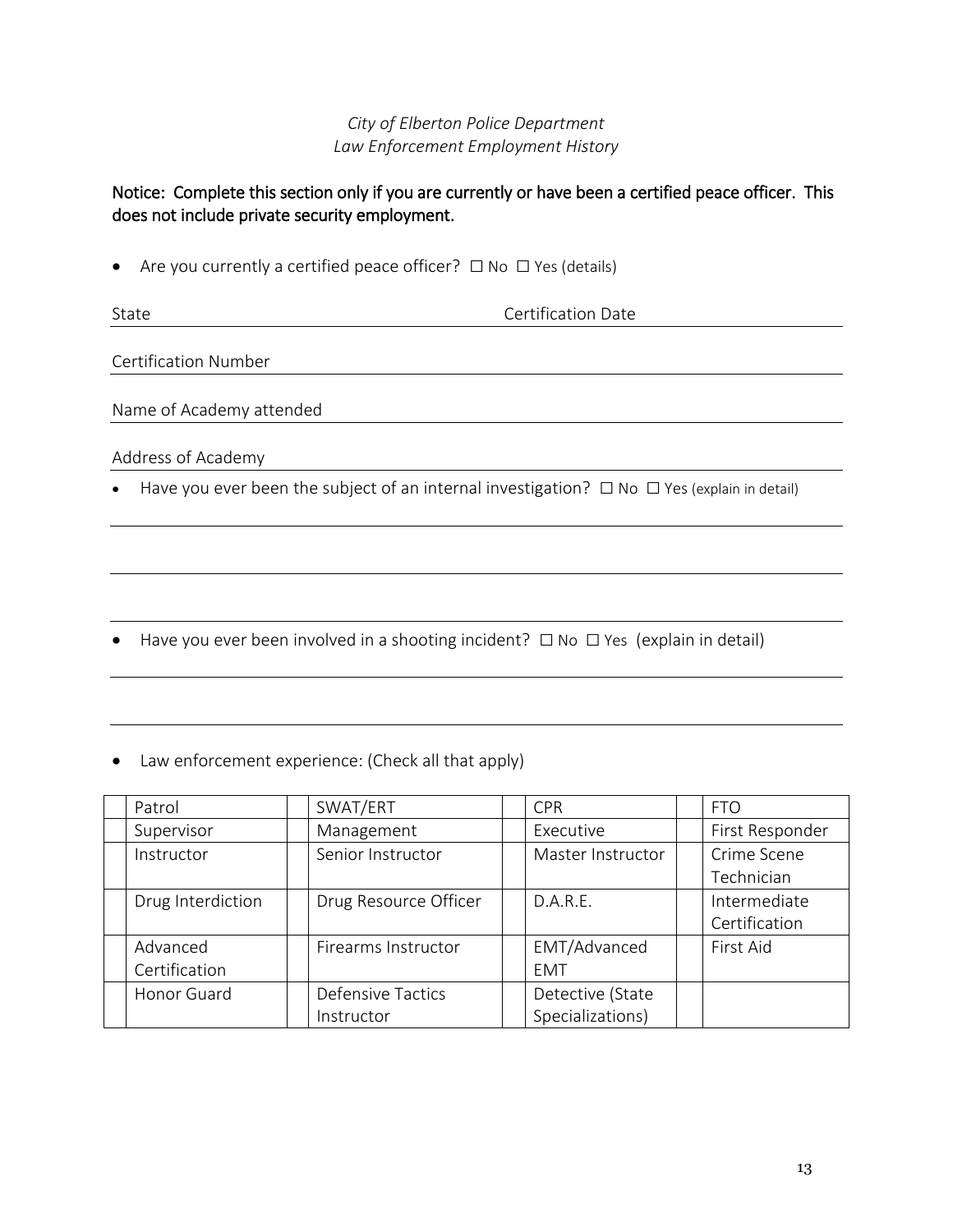# *City of Elberton Police Department Essay #1*

Write (do not type) a short summary, of at least one hundred words, on what appeals to you the most and the least about law enforcement. If more space is needed, use the back of this page.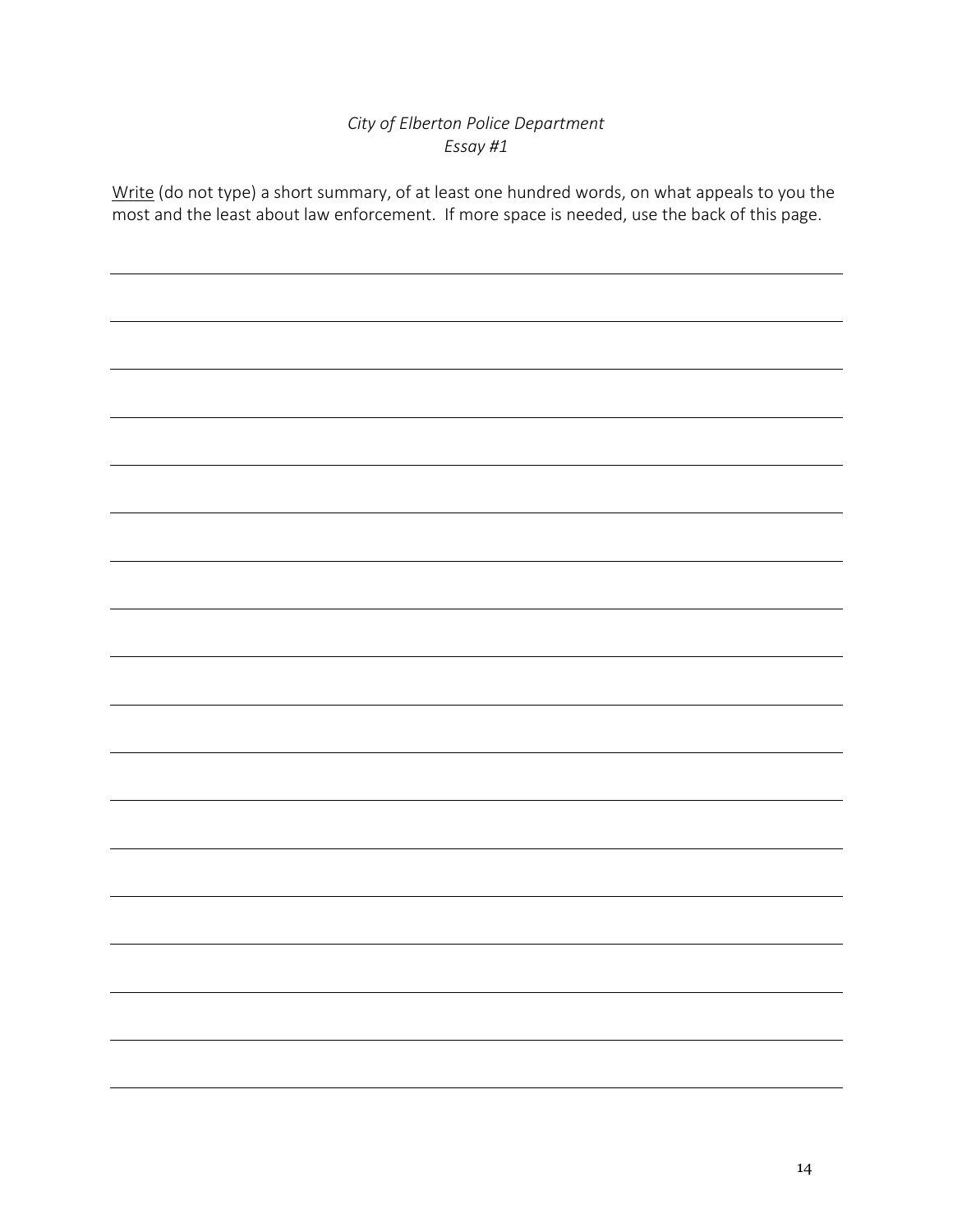# *City of Elberton Police Department Essay #2*

Write (do not type) a short essay, at least one hundred words, on your philosophy of law enforcement. Use the back of this page if you need more space.

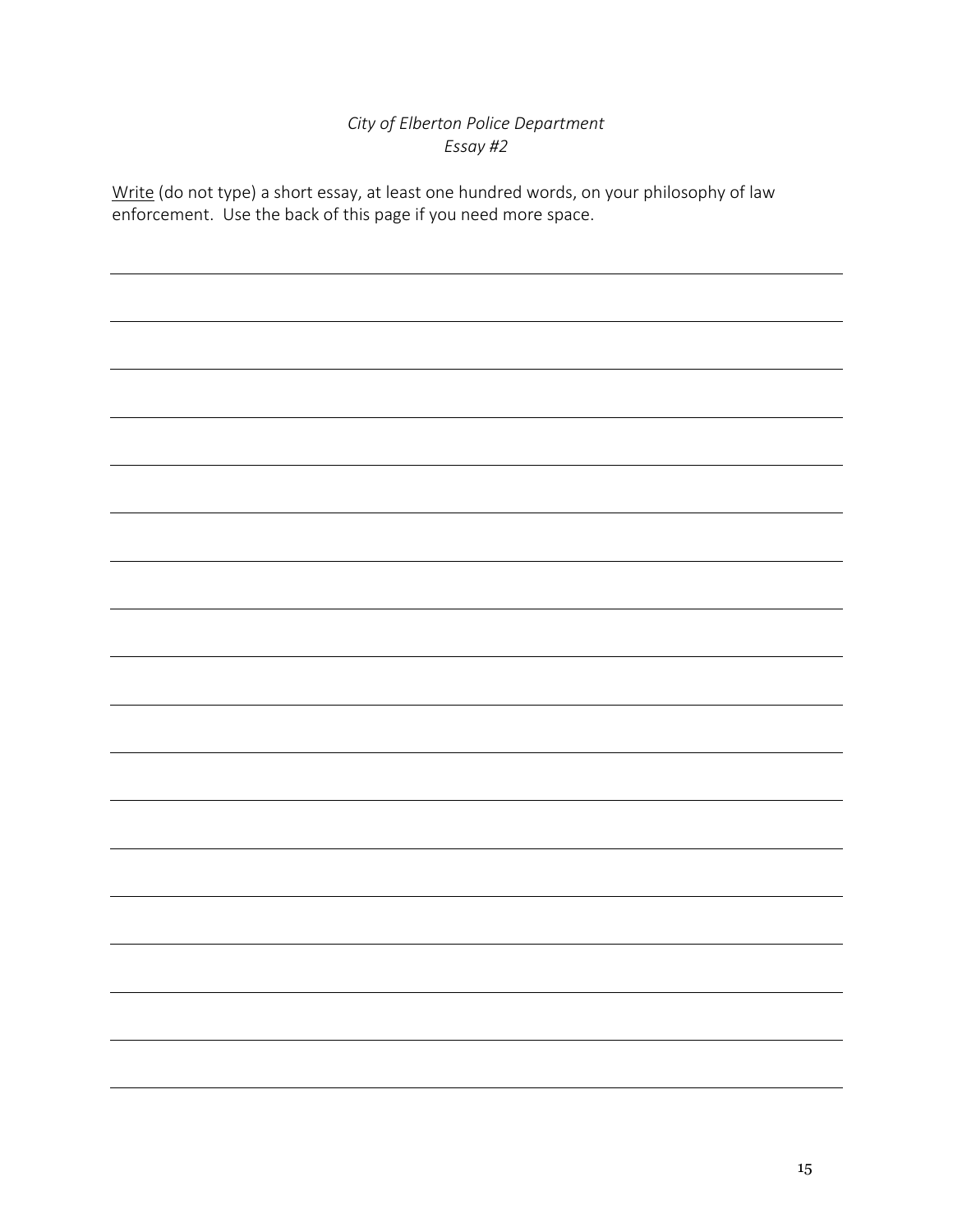16

#### *City of Elberton Police Department Authorization to Release Information*

I, the contract of and the contract of the contract of and full disclosure of and full disclosure of and full disclosure of all records concerning myself to any duly authorized agency of the City of Elberton, or to any authorized agent of a criminal justice agency or any private agency upon request of the Elberton Police Department, whether the said records are of public, private or confidential nature. I direct release of such records regardless of any agreement I may have made previously to the contrary. The intent of this authorization is to give my consent for full and complete disclosure of the records of educational institutions, financial or credit institutions, including records of loans, the records of commercial or retail credit agencies (including credit reports and/or ratings); and other financial statements and records wherever filed; medical and psychiatric treatment and/or consultations including hospitals, clinics, private practitioners, and the U.S. Veteran's Administration; employment and pre-employment records, including background reports, efficiency ratings, complaints or grievances filed by or against me and the records and recollections of attorneys at law or of other counsel whether representing me or another person in my case, whether criminal or civil, in which I presently have or have had an interest.

I understand that any information obtained by personal history background investigation, which is developed directly or indirectly, in whole or in part, upon this release authorization, will be considered in determining my suitability for employment by the City of Elberton. I also certify that any person (s) who may furnish such information concerning me shall not be held accountable for giving this information; and I do hereby release said person(s) from any and all liability for damages of whatever kind or nature which may at any time result to me on account of compliance on any attempts to comply with this authorization.

A photocopy of this release form will be valid as an original thereof, even though the said photocopy does not contain an original writing of my signature.

|  | Applicant's Signature (including maiden name) |  |  |  |
|--|-----------------------------------------------|--|--|--|
|--|-----------------------------------------------|--|--|--|

Social Security Number **Date of Birth** 

Complete Address

Notary Public **Date** 

Date Signed

[SEAL]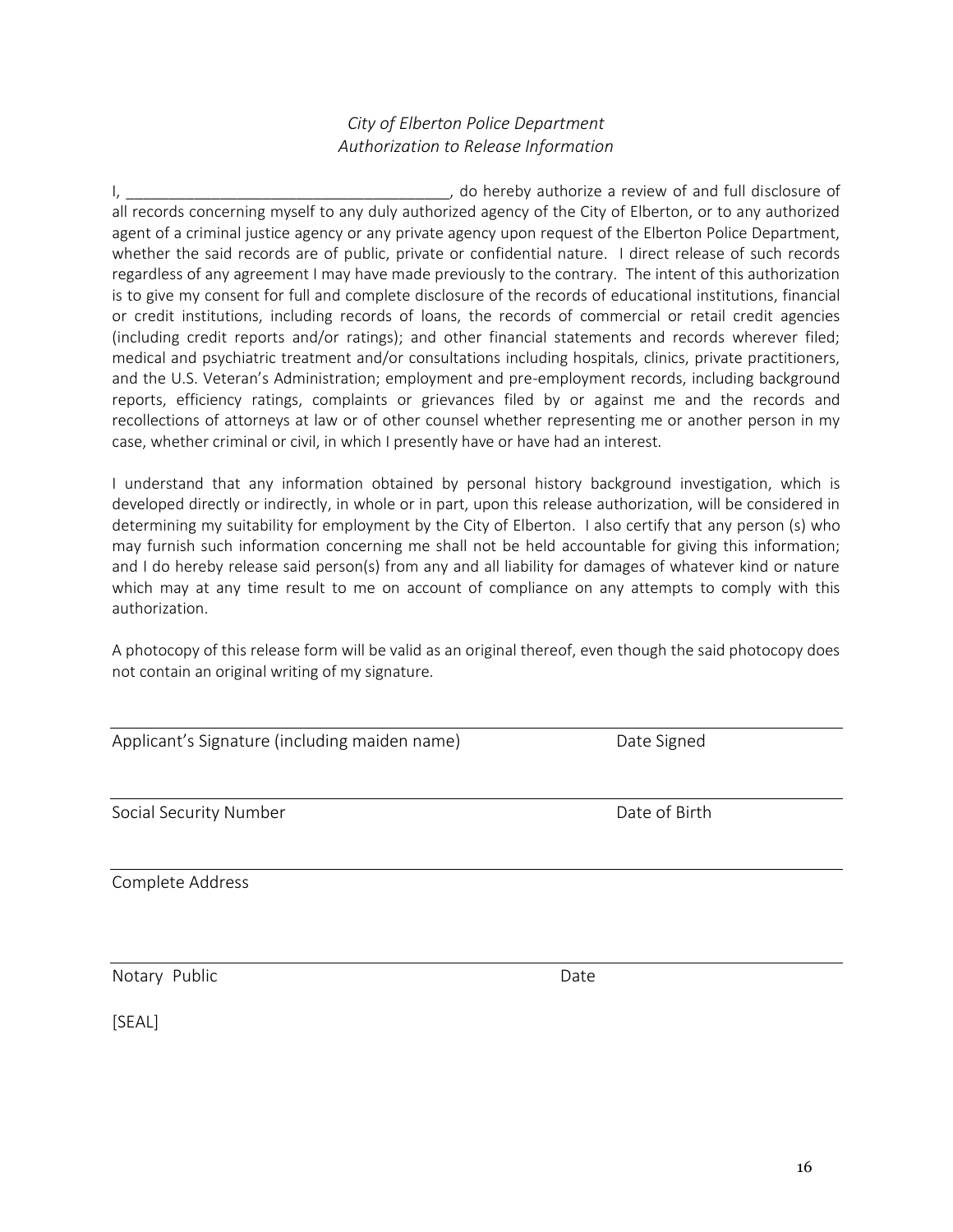# *City of Elberton Police Department Consent Form*

I hereby authorize the Elberton Police Department to receive any Criminal/Drivers History record information pertaining to me which may be in the files of any criminal justice agency of any state, or any local criminal justice agency in the State of Georgia.

| Applicant's Name Printed |             |      |             |               |                |
|--------------------------|-------------|------|-------------|---------------|----------------|
|                          |             | Last |             | First         | Middle         |
|                          |             |      |             |               |                |
| Applicant's Address      |             |      |             |               |                |
|                          |             |      |             |               |                |
| Gender                   | Race        |      |             | Date of Birth |                |
|                          |             |      |             |               |                |
| Driver's License Number  |             |      |             |               | State of Issue |
|                          |             |      |             |               |                |
| Signature of Applicant   |             |      | Date signed |               |                |
|                          |             |      |             |               |                |
|                          |             |      |             |               |                |
|                          |             |      |             |               |                |
| Notary Public            | Date signed |      |             |               |                |
| [SEAL]                   |             |      |             |               |                |
|                          |             |      |             |               |                |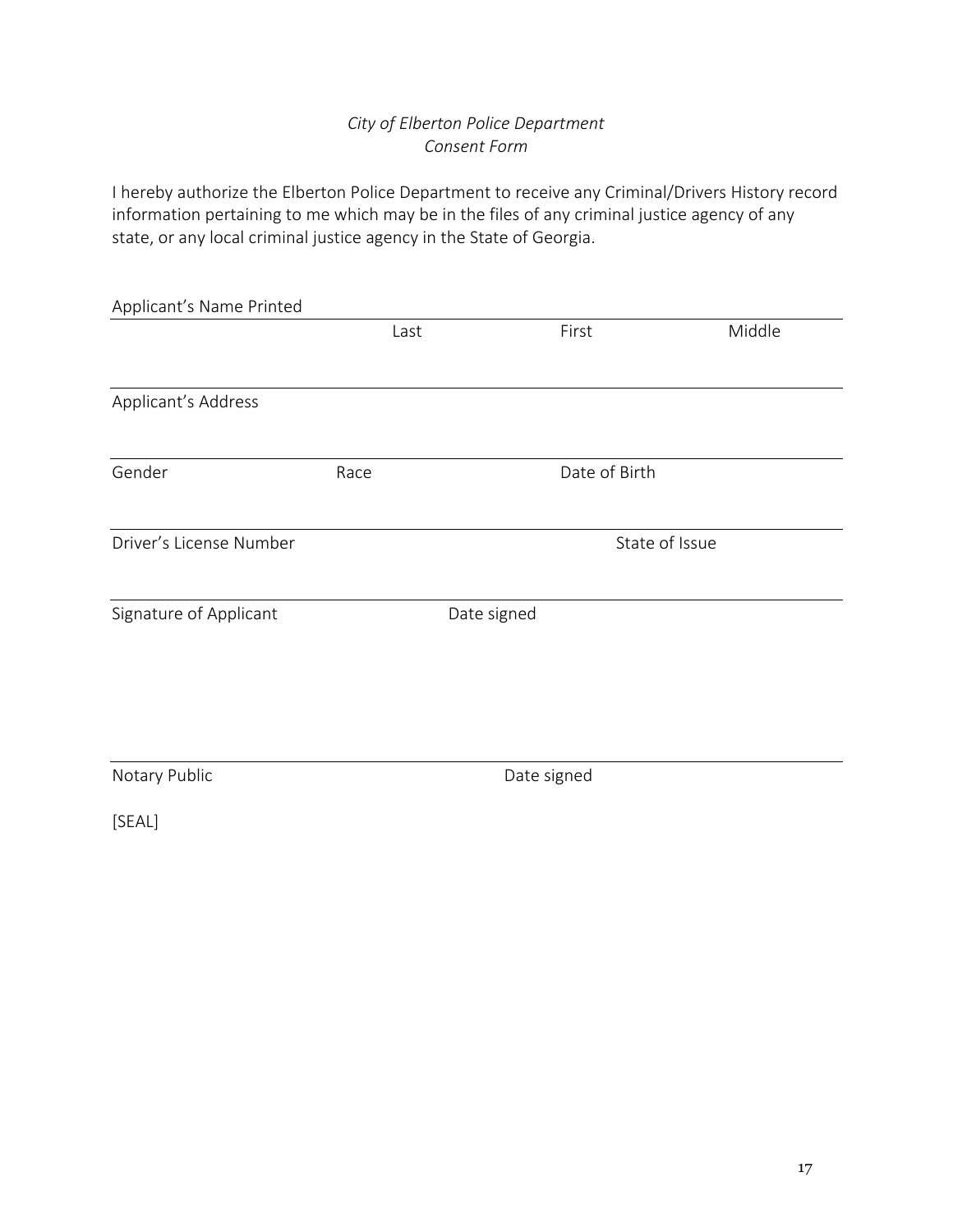#### *City of Elberton Police Department Agreement of Understanding Reimbursement of Training Costs*

I, \_\_\_\_\_\_\_\_\_\_\_\_\_\_\_\_\_\_\_\_\_\_\_\_\_\_\_\_\_\_\_\_\_\_, as a prospective employee understand that if hired, I will be sent to mandatory training at a police academy followed by field training within this department. During this time my salary and approved expenses for this training will be paid by the City of Elberton. I further attest that I have read and understand the Official Code of Georgia Section 35-8-22 which follows:

35-8-22. Reimbursement of training expenses by subsequent employer of peace officer; collection procedure; required documentation. Statute text:

(a) Unless otherwise provided by an employment contract to the contrary, if the State of Georgia or any county or municipality thereof employs a peace officer and said peace officer is hired by another agency within 15 months after completing mandated or formalized training requirements, then the total expense of training, including salary paid during training, shall be reimbursed by the hiring agency to the State of Georgia or any county or municipality thereof which initially paid for such training. If said officer is hired by another agency during a period of 15 to 24 months after mandated or formalized training requirements are completed, then one-half of the total expense of training, including salary paid during training, shall be reimbursed by the hiring agency to the State of Georgia or any county or municipality thereof which initially paid for such training. The council shall set standards for reimbursement by hiring agencies based upon actual expenses incurred in mandated or formalized training by individual departments.

(b) The State of Georgia or any county or municipality thereof which initially paid for the training of a peace officer shall submit an itemized, sworn statement to the new employer of the peace officer and shall demand payment thereof and may enforce collection of such obligation through civil remedies and procedures.

(c) Effective July 1, 2003, in order for the State of Georgia or any county or municipality thereof to demand reimbursement, the demanding governmental unit must be able to document that the peace officer in question signed an acknowledgment of the terms of this Code section or an employment contract specifying the provisions of this Code section prior to such peace officer's employment with the demanding governmental unit. Otherwise, this Code section shall not apply to such demand for reimbursement.

History (Code 1981, § 35-8-22, enacted by Ga. L. 1992, p. 1325, § 2; Ga. L. 2003, p. 327, § 1.)

I have read this notice on the day of the control of the set of the set of the set of the set of the set of th

Signature of Applicant **Date Signature of Applicant** 

Notary Public **Date Signed** Date signed

[SEAL]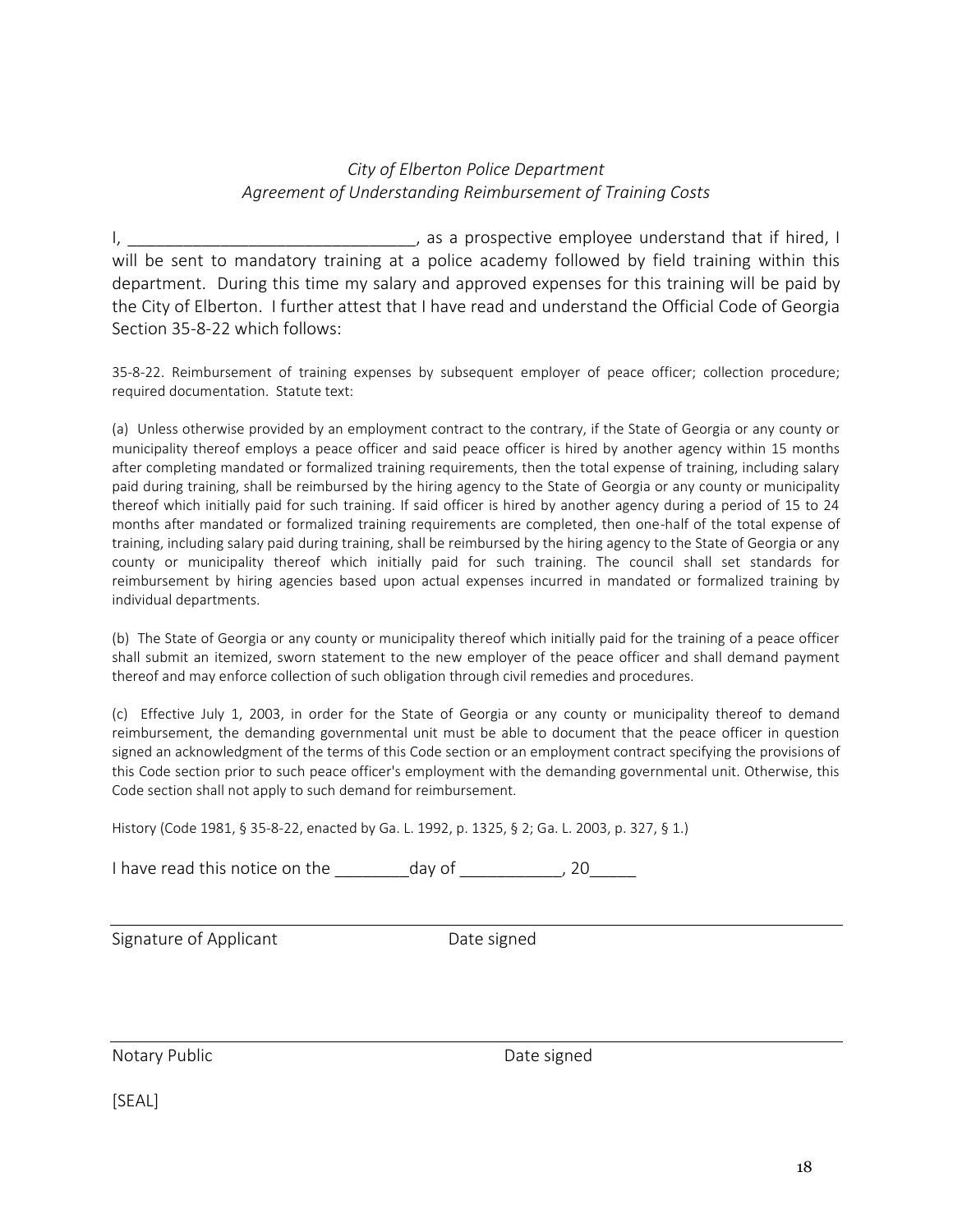#### *City of Elberton Police Department Psychological/Psychiatric Examination Agreement*

The undersigned applicant for the position of Police Officer with the Elberton Police Department understands and agrees to voluntarily submit to an examination by a professional psychologist/psychiatrist prior to being accepted for employment with the Elberton Police Department. The undersigned person also understands and agrees that he/she will voluntarily submit to examination by a professional psychologist/ psychiatrist pursuant to an administrative investigation and at any time during their employment with the Elberton Police Department.

The undersigned person also understands and agrees that the results of any psychological/psychiatric examination given then will only be considered for administrative or departmental purposes relating to their employment by the Elberton Police Department. The undersigned person further agrees and understands to release, absolve, and forever hold harmless the Elberton Police Department, its officers, agents, and employees and the psychological/psychiatric firm conducting the psychological/ psychiatric examination, their agents, officers, and employees from any liability resulting from the operation of any tests, equipment or use of the results obtained there from. This also applies to any and all suits, actions, or causes of action at law, claim, demand or liability which the executors, or administrators may have resulting directly, indirectly, or remotely from the undersigned person having taken such psychological/psychiatric examinations.

| Signature of Applicant |  |  |
|------------------------|--|--|
|                        |  |  |

Date signed

Notary Public **Notary Public Date signed** 

[SEAL]

*City of Elberton Police Department*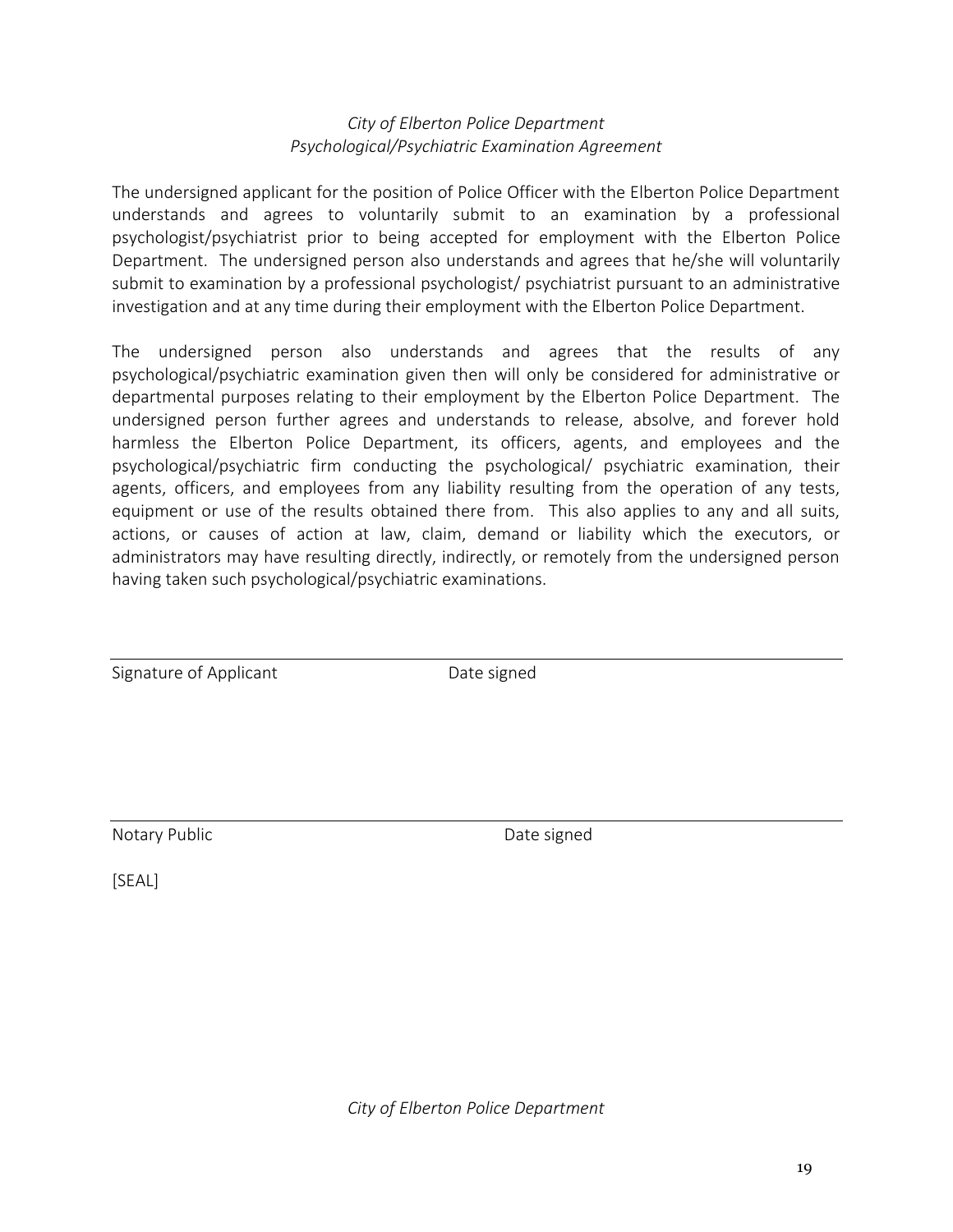# *Authorization to Obtain a Consumer Credit Report for Employment Purposes*

The City of Elberton is hereby authorized to obtain a consumer credit report regarding my credit history for employment purposes.

Signature of Applicant Date signed

Notary Public **Date signed** 

[SEAL]

*City of Elberton*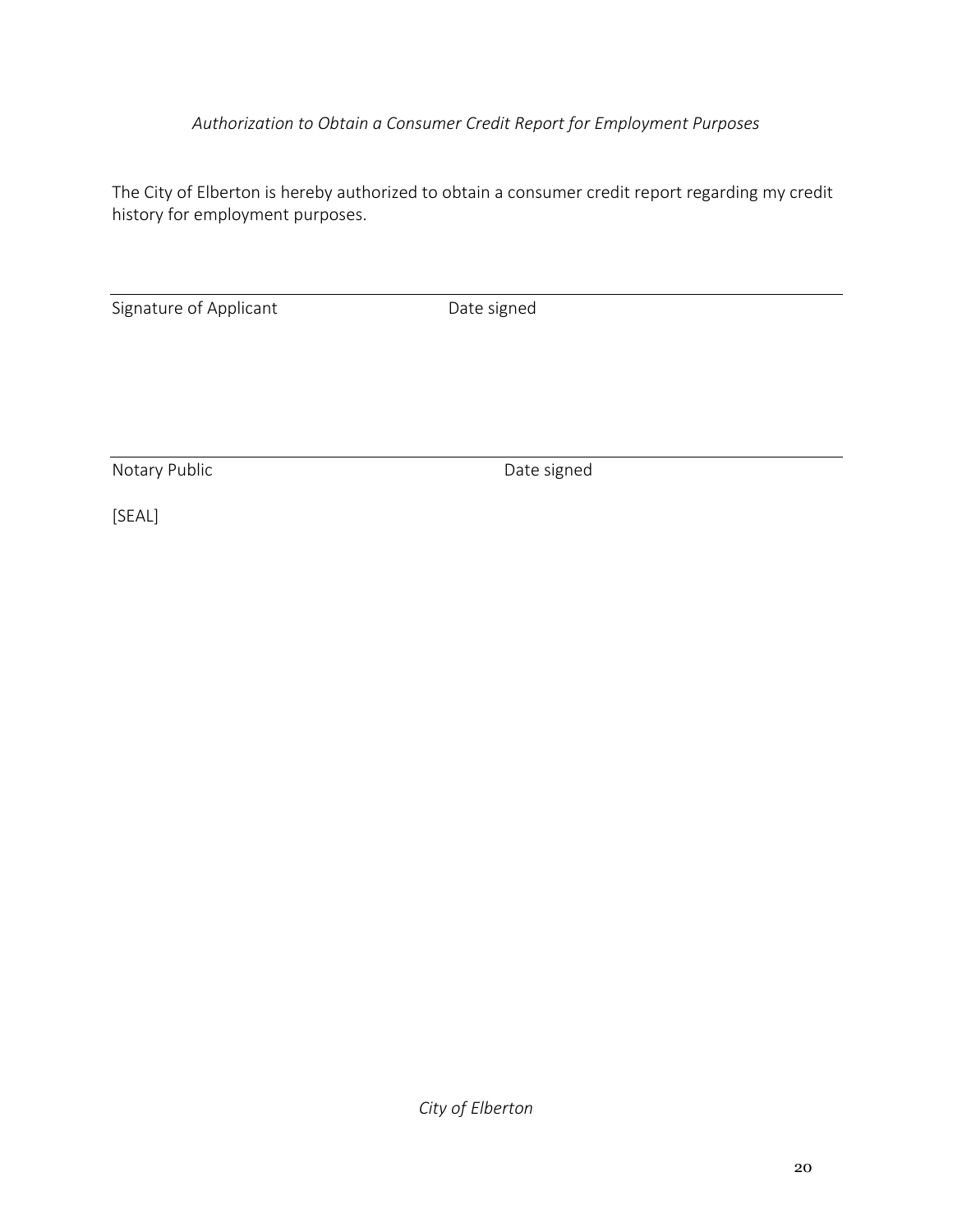#### *Affidavit Verifying Applicant's Lawful Immigration Status*

As an Applicant for benefits administered by the City of Elberton, I, [print applicant's First, Middle, and Last Name here]: \_\_\_\_\_\_\_\_\_\_\_\_\_\_\_\_\_\_\_\_\_\_\_\_\_\_\_\_\_\_\_\_\_\_\_\_\_\_\_\_\_\_\_\_\_\_\_ state the following under

oath [check box 1, 2 or 3 below]:

1. I am a United States citizen.

2. I am a legal permanent resident of the United States.

\_\_\_\_\_\_\_\_\_\_\_\_\_\_\_\_\_\_\_\_\_\_\_\_\_\_\_\_\_\_\_\_\_\_\_\_\_\_\_\_\_.

3. I am a qualified alien or non-immigrant under the Federal Immigration and Nationality Act with an alien number issued by the Department of Homeland Security or other federal immigration agency. My alien registration number\* issued by the Department of Homeland Security or other federal immigration agency is:

I also hereby verify that I am 18 years of age or older and have provided at least one secure and verifiable document, as required by O.C.G.A. 50-36-1(e)(1), with this affidavit. The secure and verifiable document provided with this affidavit can best be classified as:

In making the above representation under oath, I understand that any person who knowingly and willfully makes a false, fictitious, or fraudulent statement or representation in an affidavit shall be guilty of a violation of O. C.G.A 16-10-20, and face criminal penalties as allowed by such criminal statute.

\_\_\_\_\_\_\_\_\_\_\_\_\_\_\_\_\_\_\_\_\_\_\_\_\_\_\_\_\_\_\_\_\_\_\_\_\_ \_\_\_\_\_\_\_\_\_\_\_\_\_\_\_\_\_\_\_\_\_\_\_\_\_\_\_\_\_\_\_\_\_\_\_\_\_\_

Executed in  $(city)$ ,  $(state)$ 

\_\_\_\_\_\_\_\_\_\_\_\_\_\_\_\_\_\_\_\_\_\_\_\_\_\_\_\_\_\_\_\_\_\_\_\_\_\_\_\_\_\_\_\_\_\_\_\_\_\_\_\_\_\_\_\_\_.

SUBSCRIBED AND SWORN BEFORE ME ON THIS THE

Signature of Applicant **Date of Signature (Month/Day/Year)** 

\_\_\_\_\_\_\_\_\_\_\_\_\_\_\_\_\_\_\_\_\_\_\_\_\_\_\_\_\_\_\_ Notary Public My Commission Expires:

\_\_\_\_\_ DAY OF \_\_\_\_\_\_\_\_\_\_\_\_\_\_\_\_, 20\_\_ .

\*Note: O.C.G.A. 50-36-1(e)(2) requires that qualified aliens or non-immigrants under the federal Immigration and Nationality Act, Title 8 U.S.C., as amended, provide their alien registration number. If you are a qualified alien but you do not have an alien registration number, you may supply another identifying number, as well as its source (providing government entity), below:

*Secure and Verifiable Documents Under O.C.G.A. 50-36-2*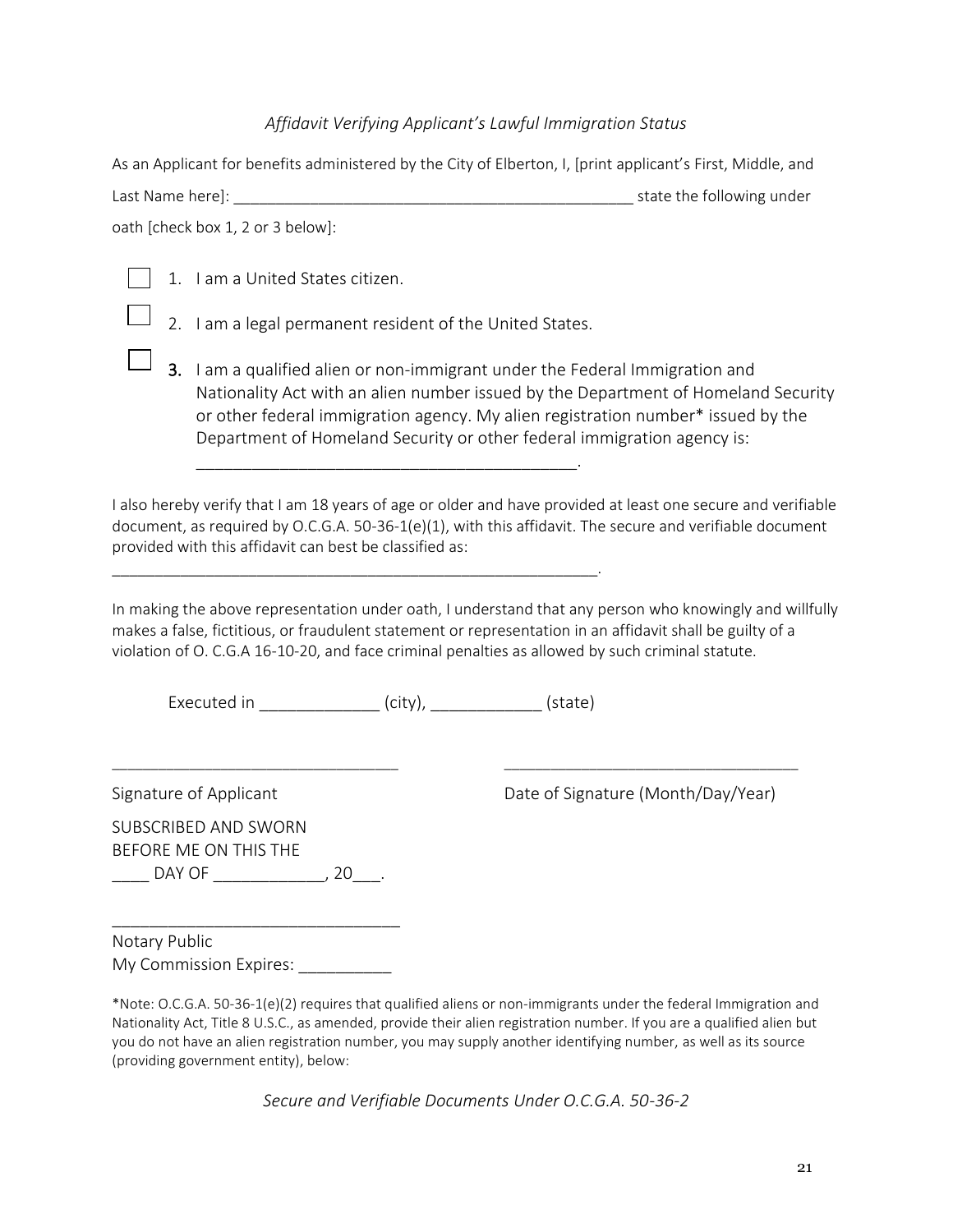# *Issued August 1, 2011 by the Office of the Attorney General, Georgia*

The following list of secure and verifiable documents, published under the authority of O.C.G.A. 50-36-2, contains documents that are verifiable for identification purposes, and documents on this list may not necessarily be indicative of residency or immigration status.

- o A United States passport or passport card
- o A United States military identification card
- o A driver's license issued by one of the United States, the District of Columbia, the Commonwealth of Puerto Rico, Guam, the Commonwealth of the Northern Marianas Islands, the United States Virgin Island, American Samoa, or the Swain Islands, provided that it contains a photograph of the bearer or lists sufficient identifying information regarding the bearer, such as name, date of birth, gender, height, eye color, and address to enable the identification of the bearer
- o An identification card issued by one of the United States, the District of Columbia, the Commonwealth of Puerto Rico, Guam, the Commonwealth of the Northern Marianas Islands, the United States Virgin Island, American Samoa, or the Swain Islands, provided that it contains a photograph of the bearer or lists sufficient identifying information regarding the bearer, such as name, date of birth, gender, height, eye color, and address to enable the identification of the bearer
- o A tribal identification card of a federally recognized Native American tribe, provided that it contains a photograph of the bearer or lists sufficient identifying information regarding the bearer, such as name, date of birth, gender, height, eye color, and address to enable the identification of the bearer. A listing of federally recognized Native American tribes may be found at:

[http://www.bia.gov/WhoWeAre/BIA/OIS/TribalGovernmentServices/TribalDirectory/inde](http://www.bia.gov/WhoWeAre/BIA/OIS/TribalGovernmentServices/TribalDirectory/ind)x.htm

- o A United States Permanent Resident Card or Alien Registration Receipt Card
- o An Employment Authorization Document that contains a photograph of the bearer
- o A passport issued by a foreign government
- o A Merchant Mariner Document or Merchant Mariner Credential issued by the United States Coast Guard
- o A Free and Secure Trade (FAST) card
- o A NEXUS card
- o A Secure Electronic Network for Travelers Rapid Inspection (SENTRI) card
- o A driver's license issued by a Canadian government authority
- o A Certificate of Citizenship issued by the United States Department of Citizenship and Immigration Services (USCIS) (Form N-560 or Form N-561)
- o A Certificate of Naturalization issued by the United States Department of Citizenship and
- o Immigration Services (USCIS) (Form N-550 or Form N-570)
- o In addition to the documents listed herein, if, in administering a public benefit or program, an agency is required by federal law to accept a document or other form of identification for proof of or documentation of identity, that document or other form of identification will be deemed a secure and verifiable document solely for that particular program or administration of that particular public benefit.

*City of Elberton Police Department*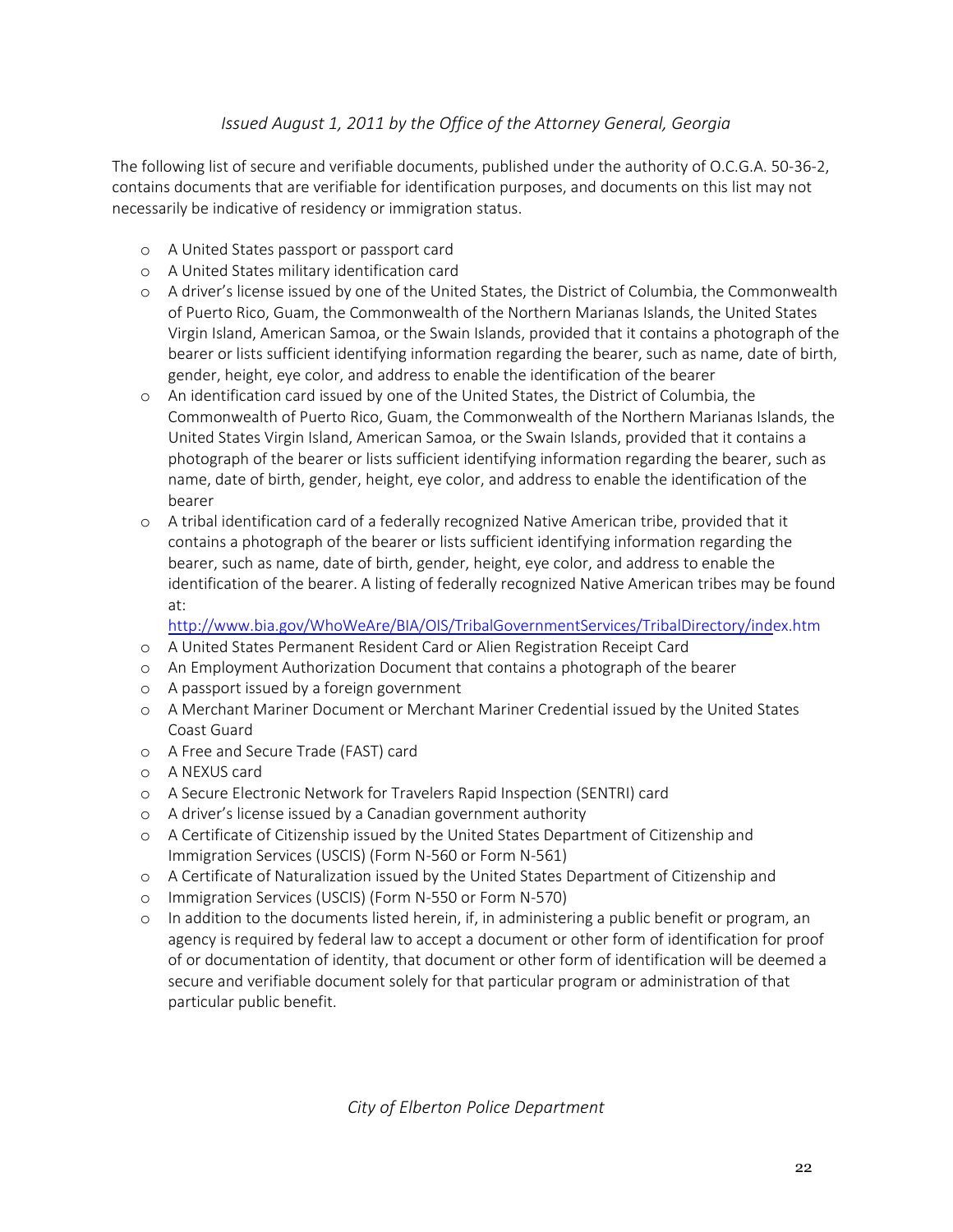# *Serious Offense Disclosure List*

The purpose of this page is to provide you, the applicant, with a readily available list of those criminal offenses which have been established by the State of Georgia as prosecutable offenses under the Criminal Code of the State of Georgia. Should you have any questions as to the meaning of any particular offense, please ask your recruitment officer to explain the offense to you.

| Criminal Solicitation<br>Conspiracy                      | Criminal Damage to Property<br>Interference with Government | Possession of an unlawful weapon<br>Murder |  |  |
|----------------------------------------------------------|-------------------------------------------------------------|--------------------------------------------|--|--|
| Property                                                 | Carrying a Pistol w/o license                               | Voluntary manslaughter Vandalism           |  |  |
| Involuntary manslaughter                                 | Arson                                                       | Gambling                                   |  |  |
| Aggravated Assault                                       | Criminal Possession of explosives                           |                                            |  |  |
| Contributing to the delinquency of a minor               |                                                             | Battery                                    |  |  |
| Aggravated Battery                                       | Criminal Possession of an minor                             |                                            |  |  |
| Kidnapping                                               | Incendiary                                                  | V.G.C.S.A.                                 |  |  |
| False Imprisonment                                       | Theft                                                       | D.U.l.                                     |  |  |
| Hijacking                                                | Armed Robbery                                               | Obstruction                                |  |  |
| Interference with Custody                                | Robbery                                                     | Attempting to Elude an Officer             |  |  |
| Reckless Conduct                                         | Forgery                                                     | Cruelty to Children                        |  |  |
| Issuance of Bad Checks                                   | <b>Criminal Trespass</b>                                    | Feticide                                   |  |  |
| Illegal Use of a Credit Card Criminal Damage to property |                                                             | Rape                                       |  |  |
| Fraud                                                    | Sodomy                                                      | Bribery                                    |  |  |
| Aggravated Sexual                                        | Aggravated Sodomy                                           | Impersonating a Peace Officer              |  |  |
| <b>Statutory Rape</b>                                    | Giving False Information                                    |                                            |  |  |
| Possession of Tools for the commission of a crime        |                                                             | Child Molestation                          |  |  |
| False Report of a Crime                                  | Bestiality                                                  | Concealing a Death                         |  |  |
| Necrophilia                                              | Hindering Apprehension of a criminal                        |                                            |  |  |
| Public Indecency                                         | Prostitution                                                | Escape                                     |  |  |
| Pimping                                                  | Perjury                                                     | Pandering                                  |  |  |
| <b>False Swearing</b>                                    | Solicitation of Sodomy                                      | Embracery                                  |  |  |
| Masturbation for Hire                                    | Influencing Witnesses                                       | Bigamy                                     |  |  |
| Tampering with Evidence                                  | Incest                                                      | Treason                                    |  |  |
| Sexual Battery                                           | Inciting an Insurrection                                    | Burglary                                   |  |  |
| Wiretapping                                              | Eavesdropping                                               | Peeping Tom                                |  |  |

*City of Elberton Police Department*